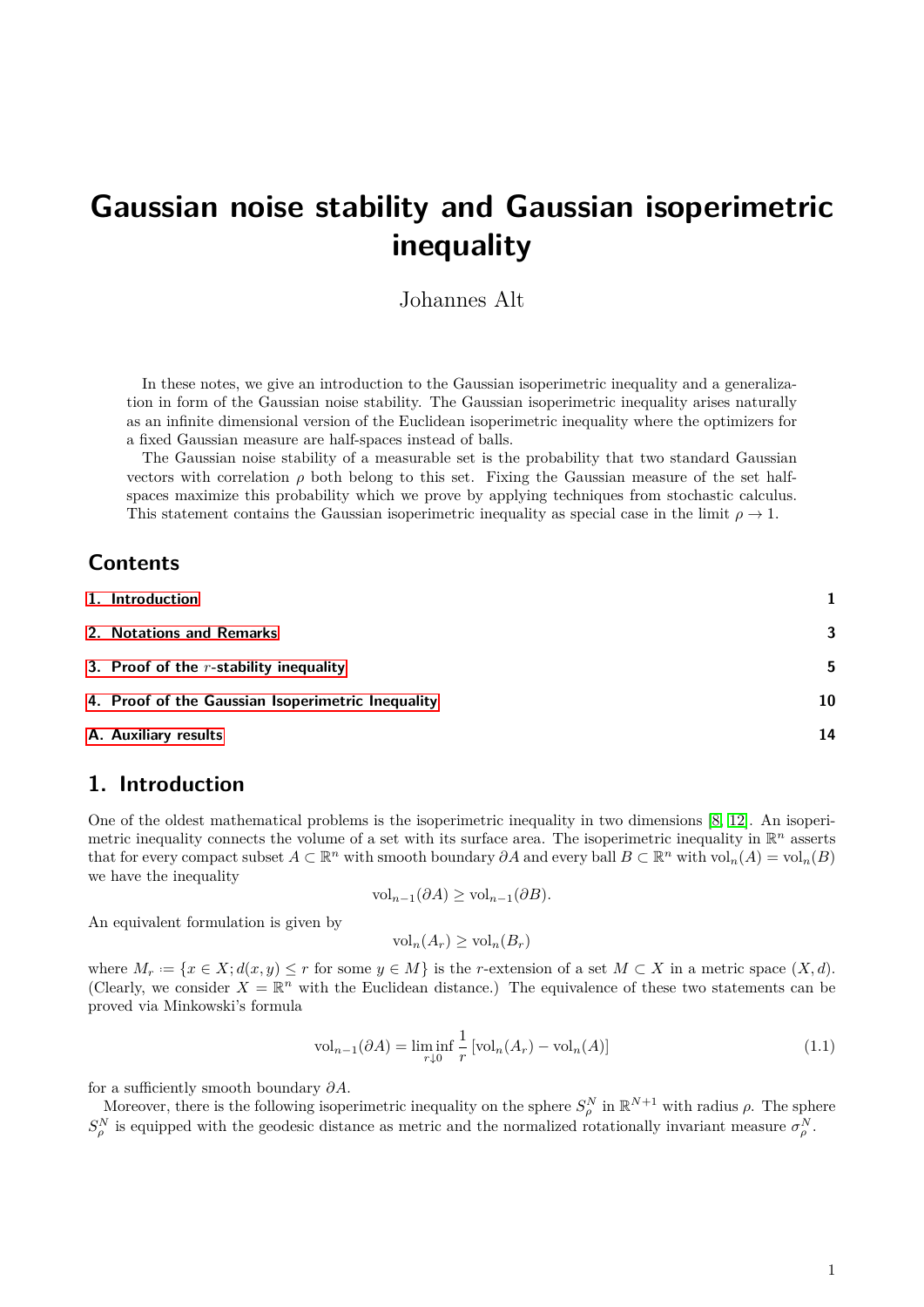<span id="page-1-0"></span>**Theorem 1.1.** Let  $A \subset S^N_\rho$  be a measurable subset and  $B \subset S^N_\rho$  a geodesic ball such that  $\sigma_\rho^N(A) \ge \sigma_\rho^N(B)$  then

$$
\sigma_{\rho}^N(A_r) \ge \sigma_{\rho}^N(B_r)
$$

*for every*  $r > 0$ *.* 

We denote the standard Gaussian measure on  $\mathbb{R}^n$  by  $\gamma$ , the one-dimensional standard Gaussian measure by *γ*<sup>1</sup> and the cummulative distribution function of *γ*<sup>1</sup> by

$$
\Phi(s) := \frac{1}{\sqrt{2\pi}} \int_{-\infty}^{s} e^{-t^2/2} \mathrm{d}t.
$$

The Gaussian measure  $\gamma$  can be considered as the limit of  $\sigma^N$  $\sqrt{\frac{N}{N}}$  for  $N \to \infty$  in the following sense: If  $\pi_{N+1,n} : \mathbb{R}^{N+1} \to \mathbb{R}^n$  denotes the projection onto the first *n*-components of a vector in  $\mathbb{R}^{N+1}$   $(N \geq n)$  then we have

$$
\lim_{N \to \infty} \sigma_{\sqrt{N}}^N \left( \pi_{N+1,n}^{-1}(A) \cap S_{\sqrt{N}}^N \right) = \gamma(A)
$$

for all measurable  $A \subset \mathbb{R}^n$ . A proof of this fact can be found in [\[8\]](#page-16-0).

As geodesic balls on  $S_\rho^N$  arise as the intersection of the sphere with half-spaces it is not difficult to believe that in the Gaussian isoperimetric inequality, half-spaces will fill the role of balls and geodesic balls in  $\mathbb{R}^n$  and on  $S^N_\rho$ , respectively. A half-space *H* in  $\mathbb{R}^n$  is a set of the form

$$
H = \{ x \in \mathbb{R}^n; \langle x, u \rangle \ge a \}
$$

for some  $a \in \mathbb{R}$  and a unit vector  $u \in \mathbb{R}^n$ .

Therefore, the following result can be seen as an infinite dimensional version of Theorem [1.1.](#page-1-0)

**Theorem 1.2.** *If*  $A \subset \mathbb{R}^n$  *is measurable and H is a half-space with*  $\gamma(A) \geq \gamma(H)$  *then* 

<span id="page-1-3"></span>
$$
\gamma(A_r) \ge \gamma(H_r)
$$

*for every*  $r > 0$ *.* 

Since  $\gamma(\lbrace x \in \mathbb{R}^n; \langle x, u \rangle \ge a \rbrace) = \Phi(a)$  the theorem can be stated equivalently as

$$
\gamma(A_r) \ge \Phi(\Phi^{-1}(\gamma(A)) + r) \tag{1.2}
$$

for every  $r \geq 0$ . This formulation will immediately imply Theorem [2.2,](#page-3-0) a result about the concentration of the Gaussian measure.

Using Minkowski's formula [\(1.1\)](#page-0-1) as a motivation to define the Gaussian surface area of a measurable set  $A ⊂ \mathbb{R}^n$  via

$$
\gamma^+(A) := \liminf_{r \downarrow 0} \frac{\gamma(A_r) - \gamma(A)}{r}
$$

where  $A_r := \{x \in \mathbb{R}^n; |x-y| \leq r \text{ for some } y \in A\}$  is the *r*-extension of *A* we can state the Gaussian isoperimetric inequality in the following form.

<span id="page-1-1"></span>**Theorem 1.3** (Gaussian isoperimetric inequality). If  $A \subset \mathbb{R}^n$  *is a measurable subset then* 

$$
\gamma^+(A) \ge \gamma^1(\Phi^{-1}(\gamma(A))) = I(\gamma(A)).
$$

Here, we used the notation  $I(x) := \gamma^1(\Phi^{-1}(x))$ . In section [4](#page-9-0) we will deduce this inequality from a generalization first proved by Borell in [\[2\]](#page-16-2).

For *n*-dimensional standard Gaussian vectors *X* and *Y* with  $\mathbb{E}X_iY_j = \rho \delta_{ij}$  and  $0 < \rho < 1$  he introduced the Gaussian noise stability  $Pr_{\rho}(X \in A, Y \in A)$ , i.e. the probability that X and Y lie both in a measurable set  $A \subset \mathbb{R}^n$  and showed that it fulfills

<span id="page-1-2"></span>
$$
\Pr_{\rho}(X \in A, Y \in A) \le \Pr_{\rho}(X_1 \le a, Y_1 \le a)
$$
\n<sup>(1.3)</sup>

for  $0 < \rho < 1$  and  $a := \Phi^{-1}(\gamma(A))$ . Note that *a* is chosen such that  $\gamma(A) = \gamma(\lbrace x \in \mathbb{R}^n; x_1 \leq a \rbrace)$ . This means that half-spaces maximize the Gaussian noise stability among all measurable sets with the same Gaussian measure. In section [4](#page-9-0) we will see that Theorem [1.3](#page-1-1) follows in the limit  $\rho \to 1$  indeed from this inequality or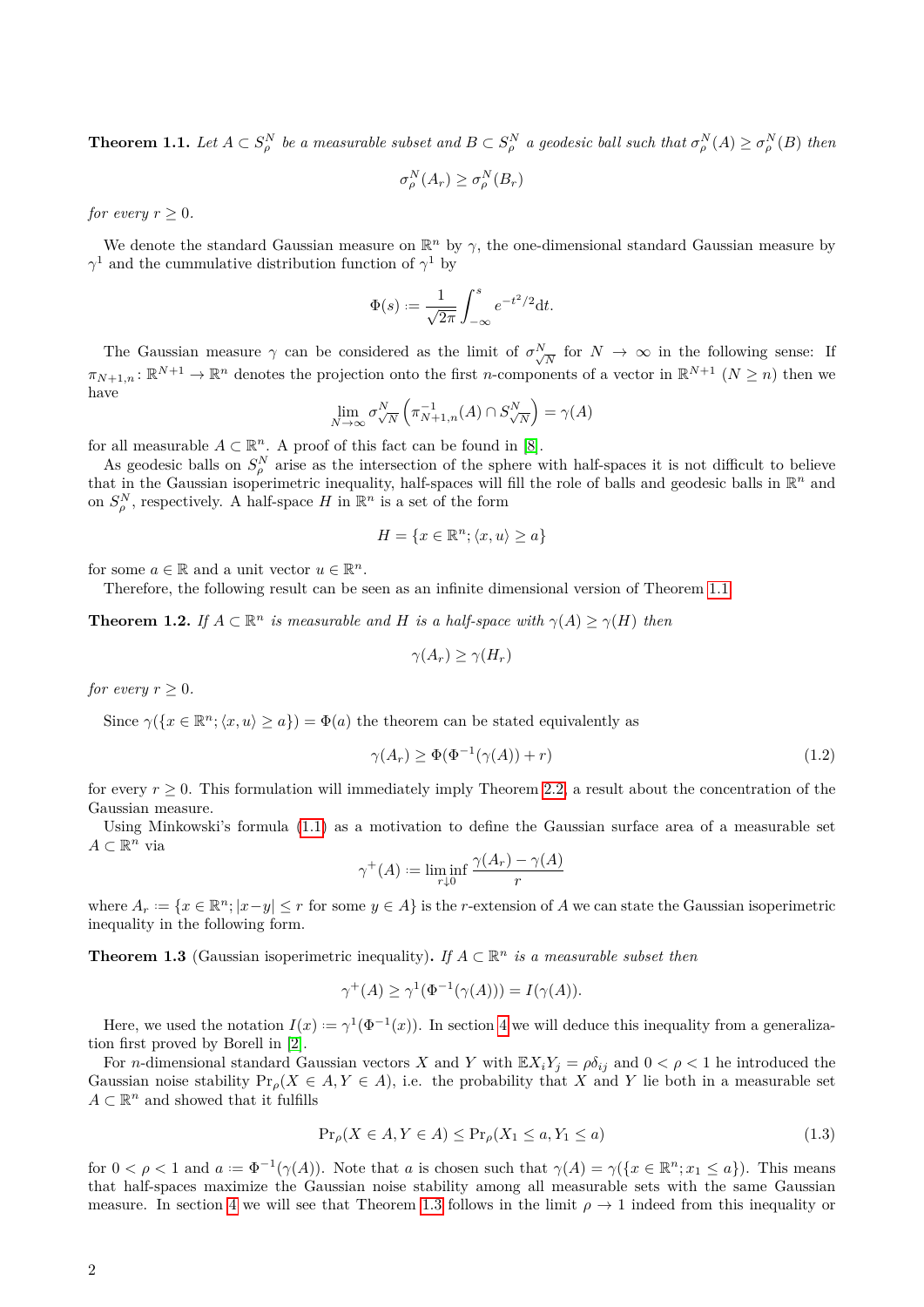more precisely from the Gaussian noise sensitivity, i.e. the inequality

<span id="page-2-6"></span>
$$
\Pr_{\rho}(X \in A, Y \notin A) \ge \Pr_{\rho}(X_1 \le a, Y_1 \ge a) \tag{1.4}
$$

which is equivalent to  $(1.3)$ . The proof follows a semigroup argument proposed by Ledoux in [\[7\]](#page-16-3).

In section [4](#page-9-0) we will verify that  $\Pr_{\rho}(X \in A, Y \in A) = \mathcal{S}_{\rho^2}(A)$  for every measurable subset  $A \subset \mathbb{R}^n$  where

$$
S_{\rho}(A) = \mathbb{P}\left(\sqrt{\rho}X + \sqrt{1-\rho}Y \in A, \sqrt{\rho}X + \sqrt{1-\rho}Y' \in A\right)
$$
\n(1.5)

for  $0 \leq \rho \leq 1$  where X, Y and Y' are independent standard Gaussian vectors in  $\mathbb{R}^n$ . In the following we will refer to this quantity as the *Gaussian noise stability*. With this definition, [\(1.3\)](#page-1-2) can be formulated as in the following theorem.

<span id="page-2-2"></span>**Theorem 1.4** (Gaussian noise stability). If  $A, H \subset \mathbb{R}^n$  are measurable subsets such that H is a half-space with  $\gamma(A) = \gamma(H)$  *and*  $0 \leq \rho \leq 1$  *then* 

<span id="page-2-1"></span>
$$
\mathcal{S}_{\rho}(A) \leq \mathcal{S}_{\rho}(H).
$$

Definition [\(1.5\)](#page-2-1) gives rise to the following generalization. For a measurable subset  $A \subset \mathbb{R}^n$  we define the *r*-stability of *A* for  $r > 1$  and  $0 < \rho < 1$  through

$$
\mathcal{S}_{\rho}^{r}(A) := \mathbb{E}\left[\mathbb{P}\left(\sqrt{\rho}X + \sqrt{1-\rho}Y \in A \middle| X\right)^{r}\right].
$$

We show in section [4](#page-9-0) that this quantitiy introduced by E. Mossel is a generalization of the Gaussian noise stability. Indeed, we will prove that  $S_\rho(A) = S_\rho^2(A)$  for every measurable subset  $A \subset \mathbb{R}^n$  and  $0 < \rho < 1$ . Therefore, Theorem [1.4](#page-2-2) and thus [\(1.3\)](#page-1-2) will follow from the next result which is the main result of these notes.

In order to describe the equality cases in the theorem properly, we need the following notation. For a measurable subset  $B \subset \mathbb{R}^n$  we define its center of mass with respect to the Gaussian measure  $v(B) = (v_i(B))_{i=1}^n$ with the components

<span id="page-2-5"></span>
$$
v_i(B) = \int_B x_i \gamma(x) \mathrm{d}x.
$$

If  $v_i(B) = 0$  for  $i = 1, \ldots, n$  then we set  $v(B) = e_1$ . Moreover, we set  $q(B) := ||v(B)||_2$ , i.e. the distance of this center of mass from the origin. This enables us to associate the half-space

$$
H(B) := \{ x \in \mathbb{R}^n; \langle v(B), x \rangle \ge \alpha \}
$$
\n
$$
(1.6)
$$

to *B* where  $\alpha$  is chosen such that  $\gamma(B) = \gamma(H(B))$ . The importance of  $H(B)$  is caused by the fact that the symmetric difference of *B* and  $H(B)$  is a null set if  $S_p^r(B)$  agrees with the *r*-stability of a half-space with Gaussian measure  $\gamma(B)$ . More precisely, the following generalization of Theorem [1.4](#page-2-2) holds true.

<span id="page-2-4"></span>**Theorem 1.5.** For a measurable subset  $A \subset \mathbb{R}^n$ ,  $0 < \rho < 1$  and  $r > 1$  we have

<span id="page-2-3"></span>
$$
\mathcal{S}_{\rho}^r(H(A)) \ge \mathcal{S}_{\rho}^r(A). \tag{1.7}
$$

*Equality holds if and only if the symmetric difference of A and H*(*A*) *has measure zero.*

Isaksson and Mossel proved [\(1.7\)](#page-2-3) first in [\[6\]](#page-16-4) and Neeman established the equality case in [\[10\]](#page-16-5). We will give a proof based on stochastic calculus due to Eldan [\[4\]](#page-16-6).

We conclude this section with an outline of the remaining contents of this note. The next section contains some notations and remarks as well as an application of the Gaussian isoperimetric inequality to concentration of the Gaussian measure. In the third section, we give a proof of the main result of this note, Theorem [1.5,](#page-2-4) based on techniques from stochastic calculus. The following section consist of a proof of the Gaussian isoperimetric inequality which uses Theorem [1.5.](#page-2-4) In the end of this work, we collect some abstract auxiliary results employed in the previous sections.

## <span id="page-2-0"></span>**2. Notations and Remarks**

In this section, we fix some notation frequently used in the sequel and we make some remarks about the connection between a measurable set *B* and its half-space  $H(B)$ .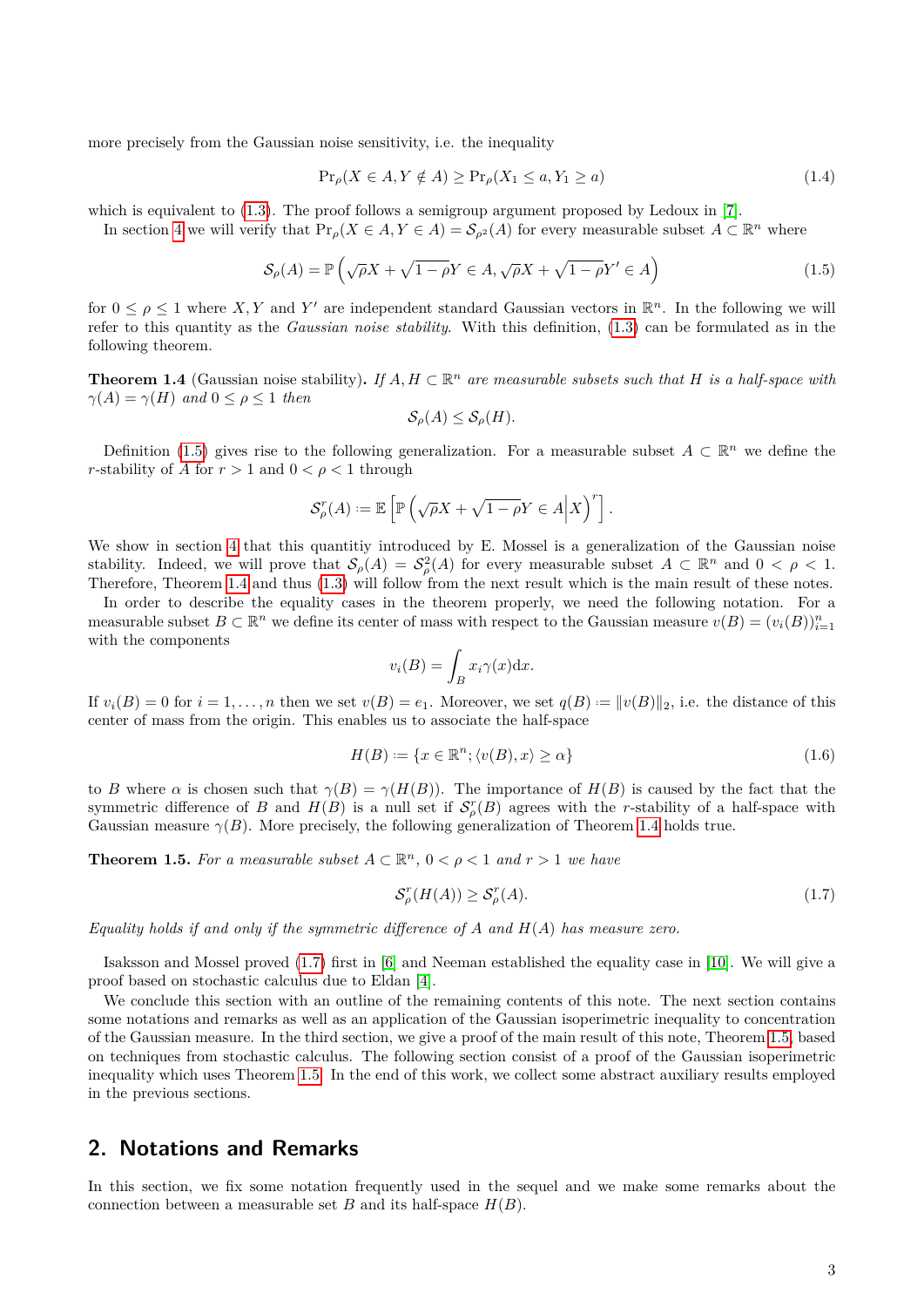We denote the density of the Gaussian distribution with expectation value  $v \in \mathbb{R}^n$  and covariance matrix  $\sigma^2 \mathbb{1}$ for  $\sigma > 0$  by

$$
\gamma_{v,\sigma}(x) := \frac{1}{\sigma^n (2\pi)^{n/2}} \exp\left(-\frac{1}{2\sigma^2}|x-v|^2\right).
$$

We use the abbreviations  $\gamma(x) := \gamma_{0,1}(x)$  for the density of the *n*-dimensional standard normal distribution and  $\gamma^1(x) := \gamma_{0,1}(x)$  for the density of the one-dimensional standard normal distribution. By abuse of notation we write

$$
\gamma(A) := \int_A \gamma(x) \mathrm{d}x
$$

for a measurable subset  $A \subset \mathbb{R}^n$  and  $d\gamma$  for the measure  $\gamma_{0,1}(x)dx$  on  $\mathbb{R}^n$  and  $\gamma^1$  for the one-dimensional version, respectively.

Moreover, we define for  $s \in \mathbb{R}$  the auxiliary function  $\tilde{q}$  through

$$
\tilde{q}(s) := -\int_{-\infty}^{\Phi^{-1}(s)} t \mathrm{d}\gamma^1(t).
$$

For the next remark, we remind the definition of  $H(B)$  in [\(1.6\)](#page-2-5).

<span id="page-3-1"></span>**Remark 2.1.** *For a half-space*  $H = \{x; \langle v(B), x \rangle \ge \alpha\}$  *we have* 

$$
q(H(B)) = \int_{\alpha/q(B)}^{\infty} t d\gamma^{1}(t) = \tilde{q}(\gamma(B)).
$$

*Proof.* Take  $S \in SO(n)$  such that  $Sv(B) = q(B)e_1$ . Then

$$
SH(B) = \{y; y_1q(B) \ge \alpha\}.
$$

Thus,

$$
\int_{H(B)} x\gamma(x)dx = \int_{SH(B)} S^{-1}x\gamma(x)dx = S^{-1}\int_{SH(B)} x\gamma(x)dx = S^{-1}e_1\int_{\alpha/q(B)} t\gamma^1(t)dt = \frac{v(B)}{q(B)}\int_{\alpha/q(B)} t\gamma^1(t)dt.
$$

For the second equality, we observe that similarly as before we get  $\gamma(H(B)) = \Phi(-\alpha/q(B))$ . Therefore, since  $\gamma(B) = \gamma(H(B))$  by definition of  $H(B)$  we have

$$
\tilde{q}(\gamma(B)) = -\int_{-\infty}^{-\alpha/q(B)} t\gamma^1(t)dt = \int_{\alpha/q(B)}^{\infty} t\gamma^1(t)dt = \left| \int_{H(B)} x\gamma(x)dx \right|.
$$

#### **Concentration of measure**

Here, we give an application of the Gaussian isoperimetric inequality in the version [\(1.2\)](#page-1-3). The following result states that a function is concentrated around its mean with respect to the standard Gaussian measure, i.e. the Gaussian measure of the set where the function is far away from its mean is small.

<span id="page-3-0"></span>**Theorem 2.2.** If  $f: \mathbb{R}^n \to \mathbb{R}$  is a Lipschitz continuous function with Lipschitz constant  $L$  and  $M$  is its median *with respect to γ then*

$$
\gamma\left(\left\{x \in \mathbb{R}^n; f(x) \ge M + t\right\}\right) \le \Phi\left(-\frac{t}{L}\right) \le \exp\left(-\frac{t^2}{2L^2}\right)
$$

*for every*  $t \geq 0$ *.* 

*Proof.* Set  $A := \{x \in \mathbb{R}^n; f(x) \leq M\}$ . Thus,  $\gamma(A) = 1/2$  since *M* is the median of *f*. Since *f* has Lipschitz constant *L* we have  $|f(x) - M| \le L \text{dist}(x, A)$  where  $\text{dist}(x, A) = \inf\{|x - y|; y \in A\}$ . Thus,  $A_{t/L} \subset \{x \in A\}$ .  $\mathbb{R}^n$ ;  $f(x) \leq M + t$ . Using  $\Phi^{-1}(\gamma(A)) = \Phi^{-1}(1/2) = 0$  and  $(1.2)$  we get

$$
\gamma(\{x \in \mathbb{R}^n; f(x) \le M + t\}) \ge \gamma(A_{t/L}) \ge \Phi(t/L).
$$

The first inequality follows from this estimate and the second inequality is a standard estimate of Φ.  $\Box$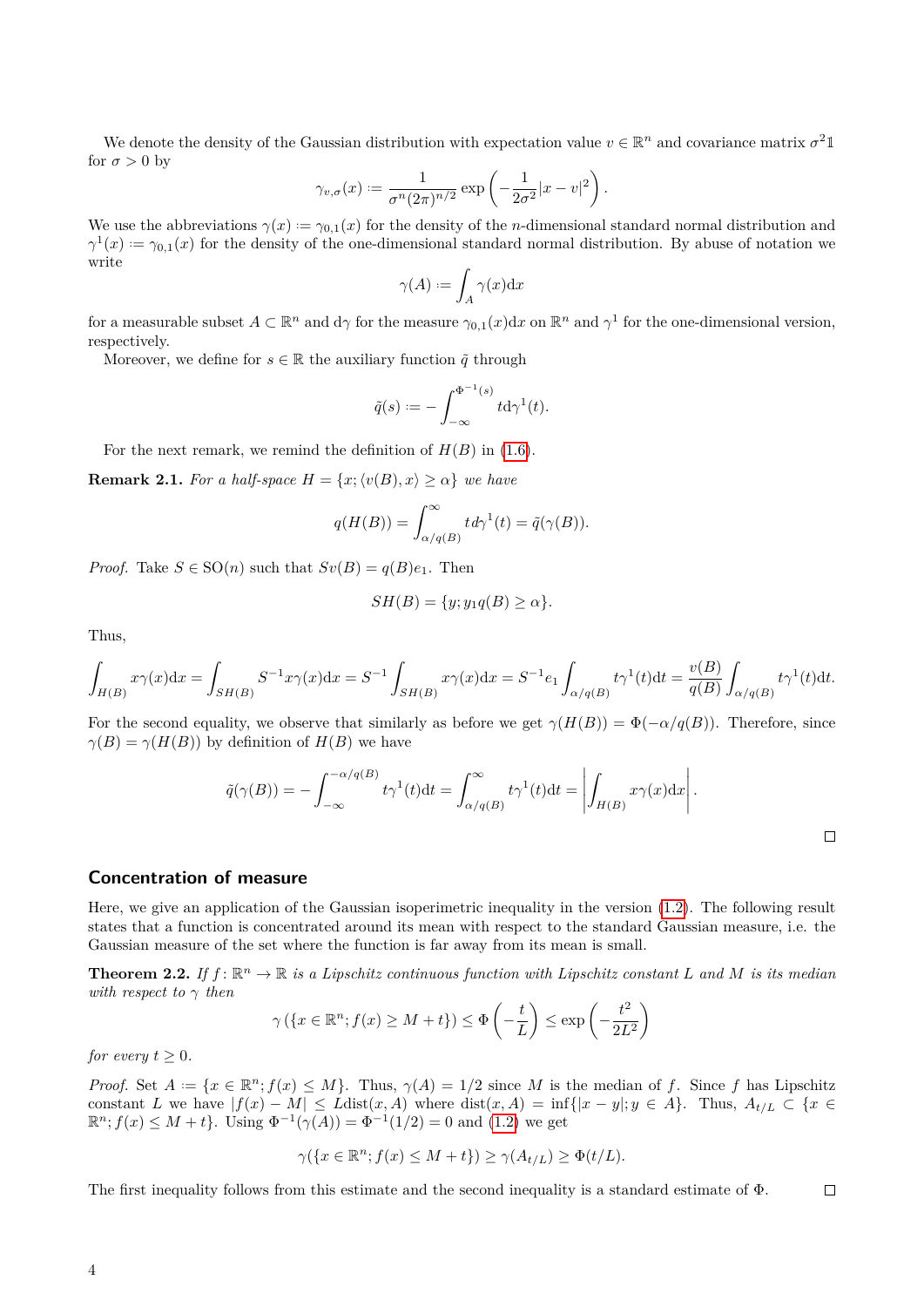## <span id="page-4-0"></span>**3. Proof of the** *r***-stability inequality**

In this section we give a proof of the inequality in Theorem [1.5](#page-2-4) which is based on [\[4\]](#page-16-6). For a proof of the equality case, we refer to [\[4\]](#page-16-6).

Let  $W_t$  be a standard Brownian motion in  $\mathbb{R}^n$  adapated to the filtration  $(\mathcal{F}_t)_{t\in[0,1]}$  on the probability space  $(\Omega_1, \Sigma_1, P_1)$ . We define the stochastic process

<span id="page-4-2"></span><span id="page-4-1"></span>
$$
S_t := \mathbb{P}(W_1 \in A | \mathcal{F}_t)
$$
\n
$$
(3.1)
$$

for  $t \in [0, 1]$ . For  $t \in [0, 1)$  we have the relation

$$
S_t = \mathbb{P}(W_1 \in A | W_t) = \int_A \gamma_{W_t, \sqrt{1-t}}(x) \mathrm{d}x. \tag{3.2}
$$

This shows that the process  $S_t$  interpolates between  $\gamma(A)$  and  $\mathbb{1}_A(W_1)$  (compare [\(3.10\)](#page-6-0)).

Using the substitution  $y = (1 - t)^{-1/2}(x - W_t)$  and the notation

$$
A_t := \frac{A - W_t}{\sqrt{1 - t}}
$$

we can rewrite [\(3.2\)](#page-4-1) as

<span id="page-4-6"></span>
$$
S_t = \int_{A_t} \gamma(x) dx = \gamma(A_t). \tag{3.3}
$$

<span id="page-4-7"></span>Corresponding to the definition  $(3.1)$  we introduce as analogue for the half-space  $H(A)$  the stochastic process

$$
Q_t := \mathbb{P}(\tilde{W}_1 \in H(A)|\tilde{\mathcal{F}}_t)
$$
\n(3.4)

 $\text{for a standard Brownian motion } \tilde{W}_t \text{ in } \mathbb{R}^n \text{ adapted to the filtration } (\tilde{\mathcal{F}}_t)_{t \in [0,1]} \text{ on the probability space } (\Omega_2, \Sigma_2, P_2).$ Similarly as for  $S_t$ , the process  $Q_t$  is an interpolation between  $\gamma(H(A))$  and  $1_{H(A)}(\tilde{W}_1)$ .

Our first goal is an equivalent formulation of Theorem [1.5](#page-2-4) given in Proposition [3.2.](#page-5-0) Therefore, we need the following technical Lemma which uses the notion of the quadratic variation.

For an Itô process  $X_t$  with  $dX_t = v(t, \omega) dB_t(\omega)$  where  $B_t$  is a Brownian motion on  $\mathbb{R}^n$  the *quadratic variation*  $[X]_t$  of  $X_t$  is the stochastic process

$$
[X]_t := \int_0^t |v_s|^2 \mathrm{d} s
$$

or in differential notation

$$
\mathbf{d}[X]_t = |v_t|^2 \mathbf{d}t. \tag{3.5}
$$

<span id="page-4-8"></span>**Lemma 3.1.** *We have*

<span id="page-4-5"></span><span id="page-4-4"></span>
$$
d[S]_t = (1 - t)^{-1} q^2(A_t) dt,
$$
\n(3.6)

<span id="page-4-3"></span>
$$
d[Q]_t = (1-t)^{-1} \tilde{q}^2(Q_t) dt.
$$
\n(3.7)

*Proof.* Lemma [A.2](#page-13-1) with  $\phi = \mathbb{1}_A$  gives

$$
dS_t = d \int_A F_t(x) dx
$$
  
=  $(1-t)^{-1} \left\langle \int_A (x - W_t) F_t(x) dx, dW_t \right\rangle$   
=  $\frac{(1-t)^{-1}}{(2\pi(1-t))^{n/2}} \left\langle \int_A (x - W_t) \exp\left(-\frac{1}{2(1-t)}|x - W_t|^2\right) dx, dW_t \right\rangle$   
=  $(1-t)^{-1/2} \left\langle \int_{A_t} y \gamma(y) dy, dW_t \right\rangle$   
=  $(1-t)^{-1/2} \sum_{i=1}^n \left( \int_{A_t} x_i d\gamma(x) \right) dW_t^i$  (3.8)

where we used the notation of Lemma [A.2](#page-13-1) and the substitution  $y = (1 - t)^{-1/2}(x - W_t)$  in the last step.

Therefore, since  $S_t$  is an Itô process by  $(3.8)$  the relation in  $(3.6)$  follows immediately from  $(3.5)$ .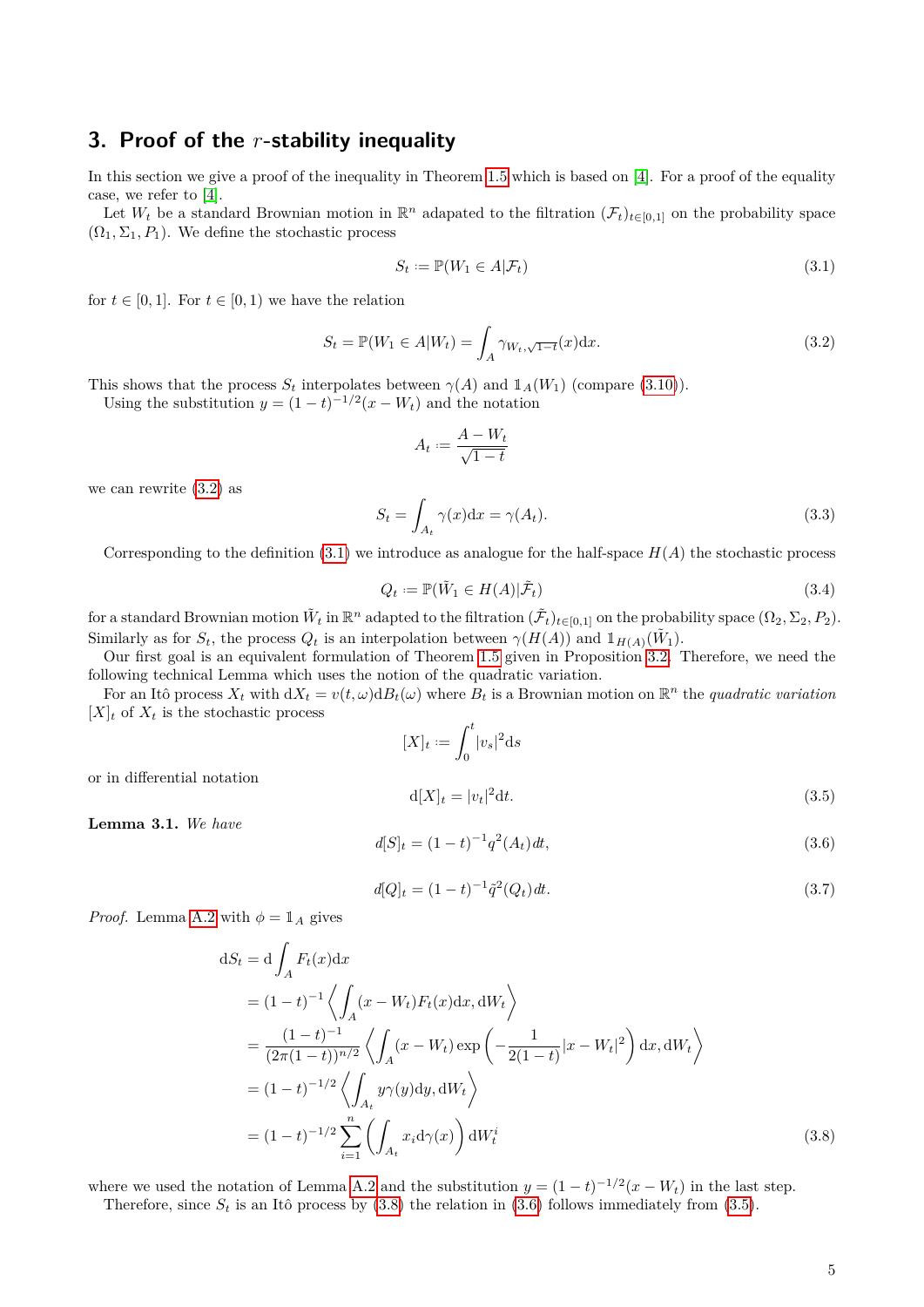Moreover, as in [\(3.3\)](#page-4-6) we get

$$
Q_t = \gamma(H_t)
$$

where

$$
H_t := \frac{H(A) - \tilde{W}_t}{\sqrt{1 - t}}.
$$

Applying Lemma [A.2](#page-13-1) with  $\phi = \mathbb{1}_{H(A)}$  and proceeding as in [\(3.8\)](#page-4-3) yields

$$
dQ_t = (1-t)^{-1/2} \left\langle \int_{H_t} x \mathrm{d}\gamma(x), \mathrm{d}\tilde{W}_t \right\rangle
$$

which implies in the same ways as in [\(3.6\)](#page-4-4) that

$$
d[Q]_t = (1-t)^{-1}q(H_t)^2 dt = (1-t)^{-1}\tilde{q}^2(Q_t)dt
$$

where we used  $q(H_t) = \tilde{q}(\gamma(H_t)) = \tilde{q}(Q_t)$  by Remark [2.1.](#page-3-1)

<span id="page-5-0"></span>**Proposition 3.2.** *The assertion of Theorem [1.5](#page-2-4) is equivalent to*

<span id="page-5-1"></span>
$$
\mathbb{E}\left[\int_0^\rho Q_t^{r-2}d[Q]_t\right] \ge \mathbb{E}\left[\int_0^\rho S_t^{r-2}d[S]_t\right]
$$
\n(3.9)

*with equality if and only if*  $\gamma(A\Delta H(A)) = 0$ *.* 

*Proof.* Applying Itô's formula to [\(3.8\)](#page-4-3) yields

$$
dS_t^r = rS_t^{r-1} dS_t + \frac{1}{2} r(r-1) S_t^{r-2} (dS_t)^2
$$
  
=  $rS_t^{r-1} dS_t + \frac{1}{2} r(r-1) S_t^{r-2} (1-t)^{-1} \sum_{i=1}^n \left( \int_{A_t} x_i d\gamma(x) \right)^2 (dW_t^i)^2 = rS_t^{r-1} dS_t + \frac{1}{2} r(r-1) S_t^{r-2} d[S]_t$ 

where we used  $dW_t^i dW_t^j = \delta_{ij} dt$  in the last two steps.

Integrating and taking the expectation of the last equation implies

$$
\mathcal{S}_{\rho}^r(A) = \mathbb{E}S_{\rho}^r = S_0^r + \mathbb{E}\left[\int_0^{\rho} dS_t^r\right] = S_0^r + \frac{1}{2}r(r-1)\mathbb{E}\left[\int_0^{\rho} S_t^{r-2}d[S]_t\right]
$$

where we used in the second step

$$
\mathbb{E}\left[\int_0^{\rho} rS_t^{r-1} \mathrm{d}S_t\right] = \mathbb{E}\left[\sum_{i=1}^n \int_0^{\rho} rS_t^{r-1} (1-t)^{-1/2} \left(\int_{A_t} x_i \mathrm{d} \gamma(x)\right) \mathrm{d}W_t^i\right] = 0
$$

because of Theorem 3.2.1 (iii) in [\[11\]](#page-16-7). In particular, for  $r = 2$  we get  $S_\rho(A) = \gamma(A)^2 + \mathbb{E}[S]_\rho$ .

As before, we get

$$
\mathcal{S}_{\rho}^r(H(A)) = \mathbb{E}[Q_{\rho}^r] = Q_0^r + \frac{1}{2}r(r-1)\mathbb{E}\left[\int_0^{\rho} Q_t^{r-2} d[Q]_t\right].
$$

Since 
$$
Q_0 = \gamma(H(A)) = \gamma(A) = S_0
$$
 the equivalence of Theorem 1.5 and (3.9) follows.

Our next goal is to couple the processes  $S_t$  and  $Q_t$  such that they are both time changed versions of the same Brownian motion. The first step is to show that by enlarging the probability spaces we can assume that  $S_t$ and  $Q_t$  are time changed versions of two Brownian motions. By the definitions  $(3.1)$  and  $(3.4)$  the stochastic processes  $S_t$  and  $Q_t$  are martingales with respect to the filtrations  $(\mathcal{F}_t)_t$ ,  $(\tilde{\mathcal{F}}_t)_t$ , respectively. Therefore, we can apply Theorem [A.3](#page-14-0) to  $S_t - S_0$  and  $Q_t - Q_0$ .

Applying Theorem [A.3](#page-14-0) to  $(\Omega_1, \Sigma_1, P_1)$  and the process  $S_t - S_0$  yields a probability space  $(\Omega'_1, \Sigma'_1, P'_1)$  which is an enlargement of  $(\Omega_1, \Sigma_1, P_1)$  and a process  $B(t)$  such that  $B(t) - S_0$  is a standard Brownian motion in R and

$$
S_t = B([S]_t)
$$

for  $t \in [0, 1]$ .

 $\Box$ 

 $\Box$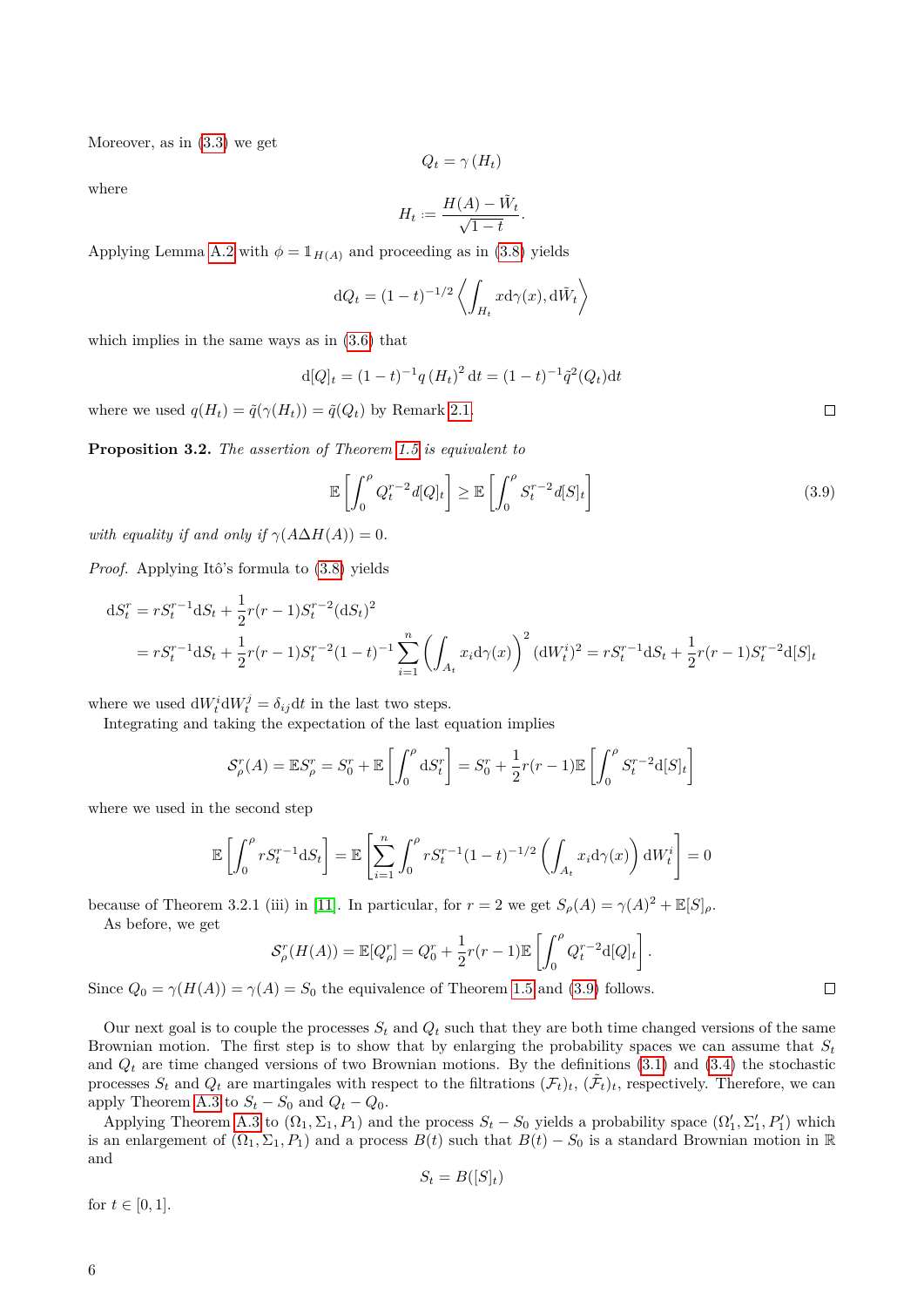Moreover, applying Theorem [A.3](#page-14-0) to  $(\Omega_2, \Sigma_2, P_2)$  and the process  $Q_t - Q_0$  yields a probability space  $(\Omega'_2, \Sigma'_2, P'_2)$ which is an enlargement of  $(\Omega_2, \Sigma_2, P_2)$  and a process  $\tilde{B}(t)$  such that  $\tilde{B}(t) - Q_0$  is a standard Brownian motion in R and

$$
Q_t = \tilde{B}([Q]_t)
$$

for  $t \in [0, 1]$ .

The next Lemma is used in the proof of the validity of [\(3.9\)](#page-5-1).

<span id="page-6-4"></span>**Lemma 3.3.** *We have almost surely*

$$
T_f := [S]_1 = \min\{t > 0; B(t) \in \{0, 1\}\}, \qquad \tilde{T}_f := [Q]_1 = \min\{t > 0; \tilde{B}(t) \in \{0, 1\}\}.
$$

*Proof.* Due to  $0 < \gamma(A) < 1$  and the strict positivity of the density of the Gaussian measure we have  $0 < S_t < 1$ and  $0 < Q_t < 1$  for  $0 \le t < 1$ . Since

<span id="page-6-0"></span>
$$
S_1 = \mathbb{P}(W_1 \in A | \mathcal{F}_1) = \mathbb{E}[\mathbb{1}_A(W_1)|W_1] = \mathbb{1}_A(W_1)
$$
\n(3.10)

we get  $S_1 \in \{0,1\}$  and similarly  $Q_1 \in \{0,1\}$  and therefore  $B([S]_1) = S_1 \in \{0,1\}$ ,  $\tilde{B}([Q]_1) = Q_1 \in \{0,1\}$ . As  $[S]_t < [S]_s$  and  $[Q]_t < [Q]_s$  for  $t < s$  the assertion follows.  $\Box$ 

In the second step, we can now introduce a probability space such that the two Brownian motions  $B(t)$  and  $B(t)$  agree.

Applying Theorem [A.8](#page-15-0) to the probability spaces  $(\Omega'_1, \Sigma'_1, P'_1)$  and  $(\Omega'_2, \Sigma'_2, P'_2)$  and the processes  $B(t) - S_0$ and  $\tilde{B}(t) - Q_0 = \tilde{B}(t) - S_0$  we can assume that the processes  $W_t, \tilde{W}_t, S_t, Q_t, B(t)$  and  $\tilde{B}(t)$  are defined on a common probability space  $(\Omega, \Sigma, P)$  such that  $B(t) = \tilde{B}(t)$  for all  $t \geq 0$ . In the following we will therefore write  $B(t)$  instead of  $\tilde{B}(t)$ .

The functions  $\tau_1$  and  $\tau_2$  in the next Lemma will provide appropriate changes of variables for the integrals in [\(3.9\)](#page-5-1) in order to prove this inequality.

<span id="page-6-1"></span>**Lemma 3.4.** The functions  $T_1(t) := [S]_t$  and  $T_2(t) := [Q]_t$  are invertible and their inverse functions  $\tau_1(T)$  and  $\tau_2(T)$  *are differentiable for*  $0 < T < T_f$  *with* 

$$
\tau_1'(T) = (1 - \tau_1(T))q^{-2}(A_{\tau_1(T)}), \qquad \tau_2'(T) = (1 - \tau_2(T))\tilde{q}^{-2}(B(T)).
$$

*Proof.* By [\(3.6\)](#page-4-4) and [\(3.7\)](#page-4-8) the processes  $[S]_t$  and  $[Q]_t$  are almost surely continuous and strictly increasing for  $t \in (0,1)$ . Therefore, the inverse functions exist on  $[0,T_f)$ . Moreover, [\(3.6\)](#page-4-4) implies

$$
T'_{1}(\tau_{1}(T)) = (1 - \tau_{1}(T))^{-1} q^{2}(A_{\tau_{1}(T)})
$$

for  $T \in (0, T_f)$ . As  $\tau_1(T) \in (0, 1)$  and  $q(A_{\tau_1(T)}) > 0$  almost surely for  $T \in (0, T_f)$  we have  $T'_1(\tau_1(T)) \neq 0$  and thus  $\tau_1(T)$  differentiable for  $T \in (0, T_f)$ . Similarly, we get the differentiability of  $\tau_2(T)$  for  $T \in (0, T_f)$ .

Applying the formula for the derivative of the inverse function yields

$$
\tau_1'(T) = (1 - \tau_1(T))q^{-2}(A_{\tau_1(T)}), \qquad \tau_2'(T) = (1 - \tau_2(T))\tilde{q}^{-2}(B(T))
$$

for  $T \in (0, T_f)$  where we used for the conclusion of the second relation that

$$
Q_{\tau_2(T)} = B([Q]_{\tau_2(T)}) = B(T) \tag{3.11}
$$

as  $T_2(t) = [Q]_t$  and  $\tau_2(T)$  are inverse functions.

The following Lemma combined with changes of variables via  $\tau_1$  and  $\tau_2$  will allow us to prove [\(3.9\)](#page-5-1) which will conclude the proof of Theorem [1.5](#page-2-4) by Proposition [3.2.](#page-5-0)

<span id="page-6-2"></span>**Lemma 3.5.** *We have*

$$
[S]_t \le [Q]_t
$$

*for all*  $t \in [0, 1]$ *.* 

The proof of this Lemma is based on Lemma [3.6](#page-7-0) which we show at the end of this section.

*Proof.* We define the functions

$$
\omega_1(T) := -\log(1 - \tau_1(T)), \qquad \omega_2(T) := -\log(1 - \tau_2(T)).
$$

<span id="page-6-3"></span> $\Box$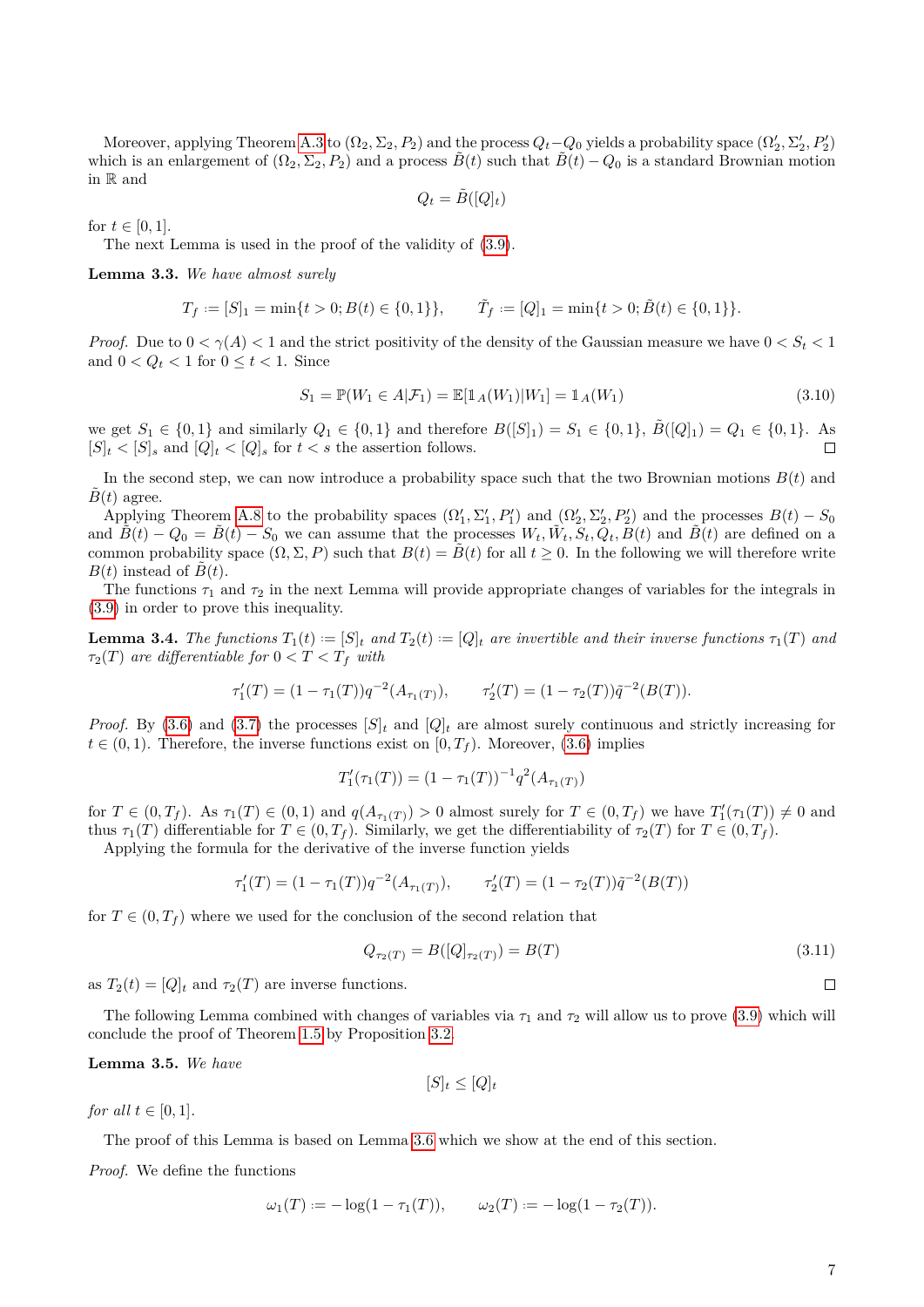Lemma [3.4](#page-6-1) implies

$$
\omega'_1(T) = q^{-2}(A_{\tau_1(T)}), \qquad \omega'_1(T) = \tilde{q}^{-2}(B(T)).
$$

Applying Lemma [3.6](#page-7-0) yields

$$
q(A_{\tau_1(T)}) \leq \tilde{q}(\gamma(A_{\tau_1(T)})) = \tilde{q}(B(T))
$$

where we used  $\gamma(A_t) = S_t = B([S]_t)$ , i.e.  $\gamma(A_{\tau_1(T)}) = B(T)$ , in the last step. Therefore, we get

$$
\omega_1'(T) - \omega_2'(T) = q^{-2}(A_{\tau_1(T)}) - \tilde{q}^{-2}(B(T)) \ge 0
$$

<span id="page-7-1"></span>which implies

$$
\omega_1(T) \ge \omega_2(T) \tag{3.12}
$$

 $\Box$ 

for  $T \in [0, T_f)$  since  $\omega_1(0) = \omega_2(0)$  by  $[S]_0 = 0 = [Q]_0$ . Using [\(3.12\)](#page-7-1) we get  $\tau_1(T) \ge \tau_2(T)$  for  $T \in [0, T_f)$ . Thus,

 $[S]_t \leq [Q]_t$ 

for  $t \in [0, 1]$ .

Now, we will prove the inequality Theorem [1.5](#page-2-4) by reducing [\(3.9\)](#page-5-1) to another inequality which immediately follows from Lemma [3.5.](#page-6-2) Note that for a proof of the equality case we refer to [\[4\]](#page-16-6).

*Proof of Theorem [1.5.](#page-2-4)* By Proposition [3.2](#page-5-0) it suffices to show [\(3.9\)](#page-5-1). Using the substitution  $t = \tau_2(T)$ , Lemma [3.4](#page-6-1) and [\(3.11\)](#page-6-3) we get

$$
\int_0^{\rho} Q_t^{r-2} d[Q]_t = \int_0^{\rho} Q_t^{r-2} (1-t)^{-1} \tilde{q}^2(Q_t) dt = \int_0^{[Q]_{\rho}} B(T)^{r-2} dT.
$$

Similarly, the substitution  $t = \tau_1(T)$  and Lemma [3.4](#page-6-1) yields

<span id="page-7-2"></span>
$$
\int_0^{\rho} S_t^{r-2} d[S]_t = \int_0^{[S]_{\rho}} B(T)^{r-2} dT.
$$

Therefore, the inequality [\(3.9\)](#page-5-1) is equivalent to

$$
\mathbb{E}\left[\int_0^{[Q]_\rho} B(T)^{r-2} dT\right] \ge \mathbb{E}\left[\int_0^{[S]_\rho} B(T)^{r-2} dT\right].\tag{3.13}
$$

As  $B(T) > 0$  for  $0 < T < T_f$  by Lemma [3.3](#page-6-4) [\(3.13\)](#page-7-2) holds true because of Lemma [3.5.](#page-6-2) This concludes the proof of Theorem [1.5.](#page-2-4)  $\Box$ 

The following lemma is a crucial ingredient of the proof of the Lemma [3.5.](#page-6-2) It establishes the intuitive statement that half-spaces maximize the distance between the origin and the center of mass with respect to the Gaussian measure.

<span id="page-7-0"></span>**Lemma 3.6.** *If*  $B \subset \mathbb{R}^n$  *is a measurable set then* 

<span id="page-7-4"></span>
$$
q(B) \le \tilde{q}(\gamma(B)) = q(H(B)).\tag{3.14}
$$

*Equality holds if and only if*  $\gamma(B\Delta H(B)) = 0$ *.* 

The following proof is based on the next Lemma.

<span id="page-7-3"></span>**Lemma 3.7.** For a measurable function  $m: \mathbb{R} \to [0, 1]$  we have

$$
\left| \int_{\mathbb{R}} x m(x) d\gamma^1(x) \right| \leq \tilde{q} \left( \int_{\mathbb{R}} m(x) d\gamma^1(x) \right)
$$

*with equality if and only if there is*  $\alpha \in \mathbb{R}$  *such that*  $m(x) = 1_{\{y > \alpha\}}(x)$  *for almost every*  $x \in \mathbb{R}$  *with* 

$$
\Phi(-\alpha) = \int_{\mathbb{R}} m(x) d\gamma^1(x).
$$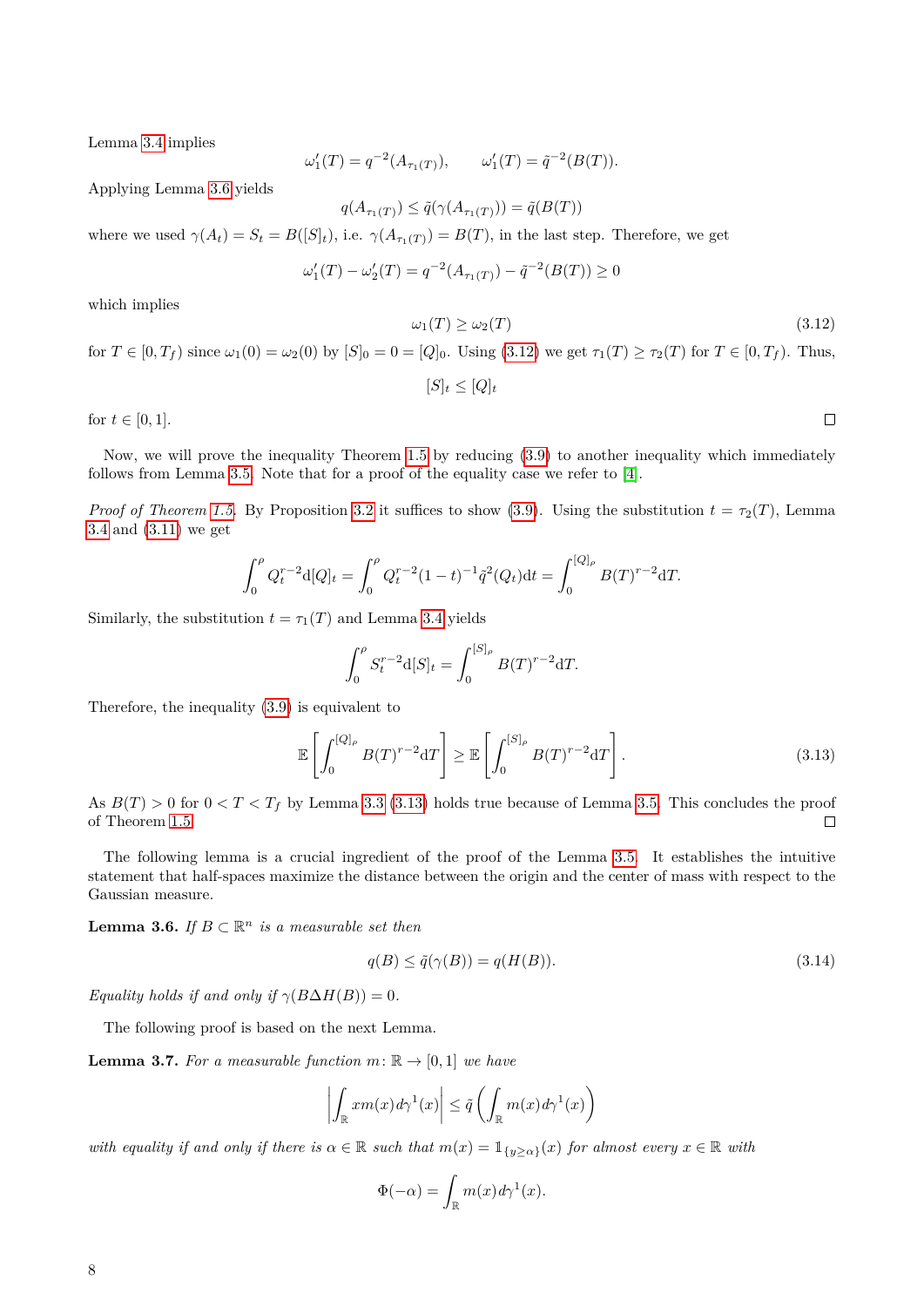*Proof.* First, by possibly replacing  $m(x)$  by  $m(-x)$  we can assume that

<span id="page-8-0"></span>
$$
\int_{\mathbb{R}} x m(x) \mathrm{d} \gamma^1(x) \ge 0.
$$

We set  $h(x) := \mathbb{1}_{\{y \ge \alpha\}}(x)$  where  $\alpha$  is chosen such that

$$
\int_{\mathbb{R}} m(x) d\gamma^1(x) = \int_{\mathbb{R}} h(x) d\gamma^1(x).
$$
\n(3.15)

Note that the last integral equals  $\Phi(-\alpha)$ . In particular,

$$
\tilde{q}\left(\int_{\mathbb{R}} m(x) d\gamma^1(x)\right) = -\int_{-\infty}^{-\alpha} t\gamma^1(t)dt = \int_{\alpha}^{\infty} t\gamma^1(t)dt = \int_{\mathbb{R}} th(t)d\gamma^1(t).
$$

Therefore, the statement of the Lemma is equivalent to show that

$$
0 \leq \int_{\mathbb{R}} t(h(t) - m(t)) \mathrm{d}\gamma^{1}(t) = \int_{\mathbb{R}} (t - \alpha)(h(t) - m(t)) \mathrm{d}\gamma^{1}(t)
$$

where in the last step we used [\(3.15\)](#page-8-0). But the integrand of the last integral is non-negative since  $(t - \alpha)$  has the same sign as  $(h(t) - m(t))$  as  $0 \le m(t) \le 1$  for all  $t \in \mathbb{R}$ . Moreover, the integral vanishes if and only if  $m(t) = h(t)$  for almost all  $t \in \mathbb{R}$ .  $\Box$ 

*Proof of Lemma [3.6.](#page-7-0)* If  $q(B) = 0$  then the inequality is trivially fulfilled. Assume now  $q(H(B)) = q(B) = 0$ then  $H(B) = \mathbb{R}^n$  and therefore  $\gamma(B) = \gamma(H(B)) = 1$  which implies  $\gamma(B \Delta H(B)) = 0$ . For  $q(B) > 0$  we define

$$
\theta := q(B)^{-1} \int_B x \gamma(x) \mathrm{d}x.
$$

Thus, we have

$$
\left| \int_B \langle \theta, x \rangle \gamma(x) dx \right| = q(B)^{-1} \sum_{i=1}^n v_i(B) \int_B x_i \gamma(x) dx = q(B)^{-1} ||v(B)||_2^2 = q(B).
$$

For  $p: \mathbb{R}^n \to \mathbb{R}, x \mapsto \langle \theta, x \rangle$  we define the pushforward measure of  $\gamma|_B$  as  $\mu := p_{\#} \gamma(\cdot \cap B)$ . Then the formula for the change of variables implies

$$
\int_B \langle \theta, x \rangle \gamma(x) dx = \int_B p(x) dx = \int_{\mathbb{R}} t d\mu(t) = \int_{\mathbb{R}} t m(t) d\gamma^1(t)
$$

where we introduced the function  $m(t) = \frac{d\mu}{d\gamma^1}(t)$ . Therefore, Lemma [3.7](#page-7-3) yields

$$
q(B) = \left| \int_{\mathbb{R}} t m(t) d\gamma^{1}(t) \right| \leq \tilde{q} \left( \int_{\mathbb{R}} m(t) d\gamma^{1}(t) \right) = \tilde{q}(\mu(\mathbb{R})) = \tilde{q}(\gamma(B)).
$$

Thus, the inequality follows from Remark [2.1.](#page-3-1)

If  $\gamma(B\Delta H(B)) = 0$  we clearly have  $q(B) = q(H(B))$ . Assume that we have equality in [\(3.14\)](#page-7-4). Then by Lemma [3.7](#page-7-3) we have

$$
\gamma(B) = \gamma(p^{-1}([\alpha, \infty) \cap B))
$$

with  $\Phi(-\alpha) = \gamma(p^{-1}([\alpha, \infty))).$ 

We assume equality in [\(3.14\)](#page-7-4) and set  $H_{\theta,\alpha} := \{x; \langle x, \theta \rangle \geq \alpha\} = p^{-1}([\alpha, \infty))$ . First, we prove  $\gamma(H_{\theta,\alpha} \Delta B) = 0$ and afterwards  $H_{\theta,\alpha} = H(B)$ . As in the proof of Remark [2.1](#page-3-1) one can show  $\gamma(H_{\theta,\alpha}) = \Phi(-\alpha)$ . Since  $\mathbb{1}_{s \geq \alpha}(t) =$  $m(t) = \frac{d\mu}{d\gamma^1}(t)$  we have

$$
\gamma(H_{\theta,\alpha} \cap B) = \gamma(p^{-1}([\alpha,\infty))) = \int_{\alpha}^{\infty} d\gamma^1 = \Phi(-\alpha) = \gamma(H_{\theta,\alpha})
$$

and

$$
\gamma(B) = \gamma(\mathbb{R}^n \cap B) = \mu(\mathbb{R}) = \mu((\alpha, \infty)) = \gamma(H_{\theta, \alpha} \cap B).
$$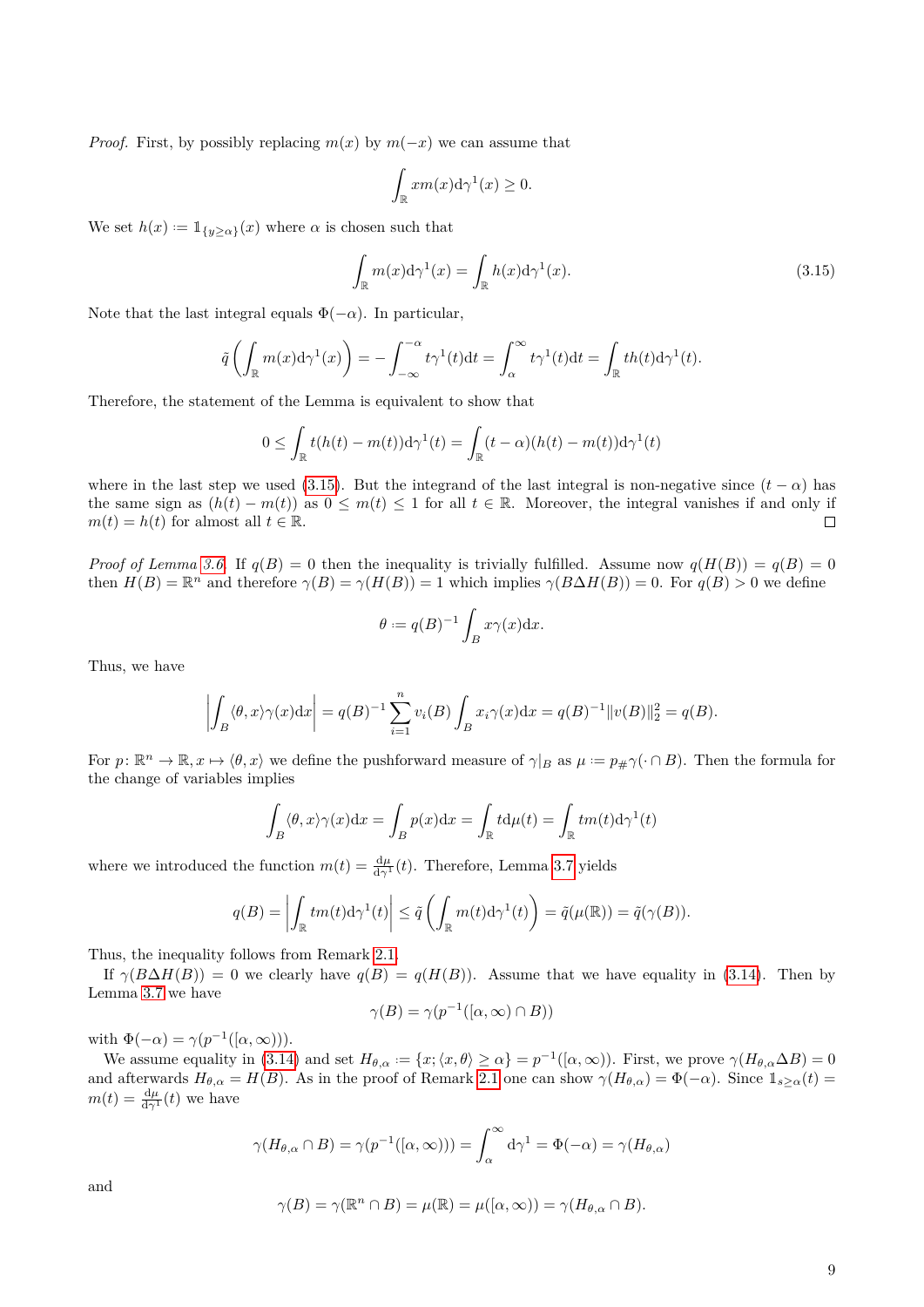Thus,  $\gamma(H_{\theta,\alpha}\Delta B) = 0$ . Moreover, writing  $H(B) = \{x; \langle x, v(B) \rangle \ge \beta\}$  we get by Remark [2.1](#page-3-1)

$$
\Phi\left(-\frac{\beta}{q(B)}\right) = \gamma(H(B)) = \gamma(B) = \gamma(H_{\theta,\alpha}) = \Phi(-\alpha)
$$

i.e.  $\alpha = \beta/q(B)$  and therefore  $H(B) = H_{\theta,\alpha}$ .

# <span id="page-9-0"></span>**4. Proof of the Gaussian Isoperimetric Inequality**

In this section, we derive the Gaussian Isoperimetric Inequality, Theorem [1.3,](#page-1-1) from the Gaussian noise stability, Theorem [1.4.](#page-2-2) First, we will prove that the latter result is a consequence of Theorem [1.5.](#page-2-4)

*Proof of Theorem [1.4.](#page-2-2)* In order to show  $S_\rho(A) = S_\rho^2(A)$  for all measurable sets  $A \subset \mathbb{R}^n$  we first prove that

$$
\mathbb{P}\left(\sqrt{\rho}X + \sqrt{1-\rho}Y \in A, \sqrt{\rho}X + \sqrt{1-\rho}Y' \in A\bigg|X\right) = \mathbb{P}\left(\sqrt{\rho}X + \sqrt{1-\rho}Y \in A\bigg|X\right)\mathbb{P}\left(\sqrt{\rho}X + \sqrt{1-\rho}Y' \in A\bigg|X\right) \tag{4.1}
$$

for independent standard Gaussian vectors *X*, *Y* and *Y'*. This means that  $\sqrt{\rho}X + \sqrt{1-\rho}Y \in A$  and  $\sqrt{\rho}X + \sqrt{1-\rho}Y = A$  $\sqrt{1-\rho}Y' \in A$  are independent with respect to  $\mathbb{P}(\cdot|X)$ . Applying Lemma [A.1](#page-13-2) we get

$$
\mathbb{P}\left(\sqrt{\rho}X + \sqrt{1-\rho}Y \in A, \sqrt{\rho}X + \sqrt{1-\rho}Y' \in A\Big|X\right) = g(X)
$$

for  $g(x) := \mathbb{E} \left[ \mathbb{1}_A (x \sqrt{\rho} + Y \sqrt{1-\rho}) \mathbb{1}_A (x \sqrt{\rho} + Y' \sqrt{1-\rho}) \right]$ . Since *Y* and *Y'* are independent we have  $g(x) =$  $\mathbb{E} \left[ \mathbb{1}_A(x\sqrt{\rho} + Y\sqrt{1-\rho}) \right] \mathbb{E} \left[ \mathbb{1}_A(x\sqrt{\rho} + Y'\sqrt{1-\rho}) \right]$ . Hence, [\(4.1\)](#page-9-1) follows from Lemma [A.1.](#page-13-2)

Now, we compute

$$
\mathcal{S}_{\rho}^{q}(A) = \mathbb{E}\left[\mathbb{P}\left(\sqrt{\rho}X + \sqrt{1-\rho}Y \in A \middle| X\right)^{2}\right]
$$
  
\n
$$
= \mathbb{E}\left[\mathbb{P}\left(\sqrt{\rho}X + \sqrt{1-\rho}Y \in A \middle| X\right)\mathbb{P}\left(\sqrt{\rho}X + \sqrt{1-\rho}Y' \in A \middle| X\right)\right]
$$
  
\n
$$
= \mathbb{E}\left[\mathbb{P}\left(\sqrt{\rho}X + \sqrt{1-\rho}Y \in A \text{ and } \sqrt{\rho}X + \sqrt{1-\rho}Y' \in A \middle| X\right)\right]
$$
  
\n
$$
= \mathbb{P}\left(\sqrt{\rho}X + \sqrt{1-\rho}Y \in A \text{ and } \sqrt{\rho}X + \sqrt{1-\rho}Y' \in A\right)
$$
  
\n
$$
= \mathcal{S}_{\rho}(A)
$$

where we introduced a standard Gaussian vector  $Y'$  such that  $X, Y$  and  $Y'$  are independent in the second step and used [\(4.1\)](#page-9-1) in the third step.

If *X*, *Y* are standard *n*-dimensional Gaussian vectors such that  $\mathbb{E}X_iY_j = \rho \delta_{ij}$  then their joint density is given by

$$
f(x,y) := \frac{1}{\sqrt{(2\pi)^{2n}(1-\rho^2)^n}} \exp\left(-\frac{1}{2(1-\rho^2)}\left(\langle x,x\rangle + \langle y,y\rangle - 2\rho\langle x,y\rangle\right)\right).
$$

Therefore, for a measurable set  $A \subset \mathbb{R}^n$ , using the substitution  $z = (y - \rho x) / \sqrt{1 - \rho^2}$  we get

<span id="page-9-2"></span>
$$
\mathbb{P}\left(X \in A, Y \in A\right) = \int_{\mathbb{R}^n} \int_{\mathbb{R}^n} \mathbb{1}_A(x) \mathbb{1}_A(y) f(x, y) \, dx \, dy
$$
\n
$$
= \int_{\mathbb{R}^n} \int_{\mathbb{R}^n} \mathbb{1}_A(x) \mathbb{1}_A(\rho x + z\sqrt{1 - \rho^2}) \gamma(x) \gamma(z) \, dx \, dz
$$
\n
$$
= \mathbb{P}\left(Z_1 \in A, \rho Z_1 + \sqrt{1 - \rho^2} Z_2 \in A\right) \tag{4.2}
$$

for some independent standard *n*-dimensional Gaussian vectors  $Z_1$  and  $Z_2$ .

Replacing  $\rho$  by  $\sqrt{\rho}$  we see that  $\mathcal{S}_{\rho^2}(A) = \mathbb{P}(X \in A, Y \in A) = \Pr_{\rho}(X \in A, Y \in A)$ . By the rotational invariance of the standard Gaussian measure we conclude that Theorem [1.4](#page-2-2) follows from Theorem [1.5.](#page-2-4)  $\Box$ 

Now, we turn to the proof of the Gaussian isoperimetric inequality. We show this result by following the reasoning in section 2.2 of [\[10\]](#page-16-5) which is based on [\[7\]](#page-16-3).

<span id="page-9-1"></span>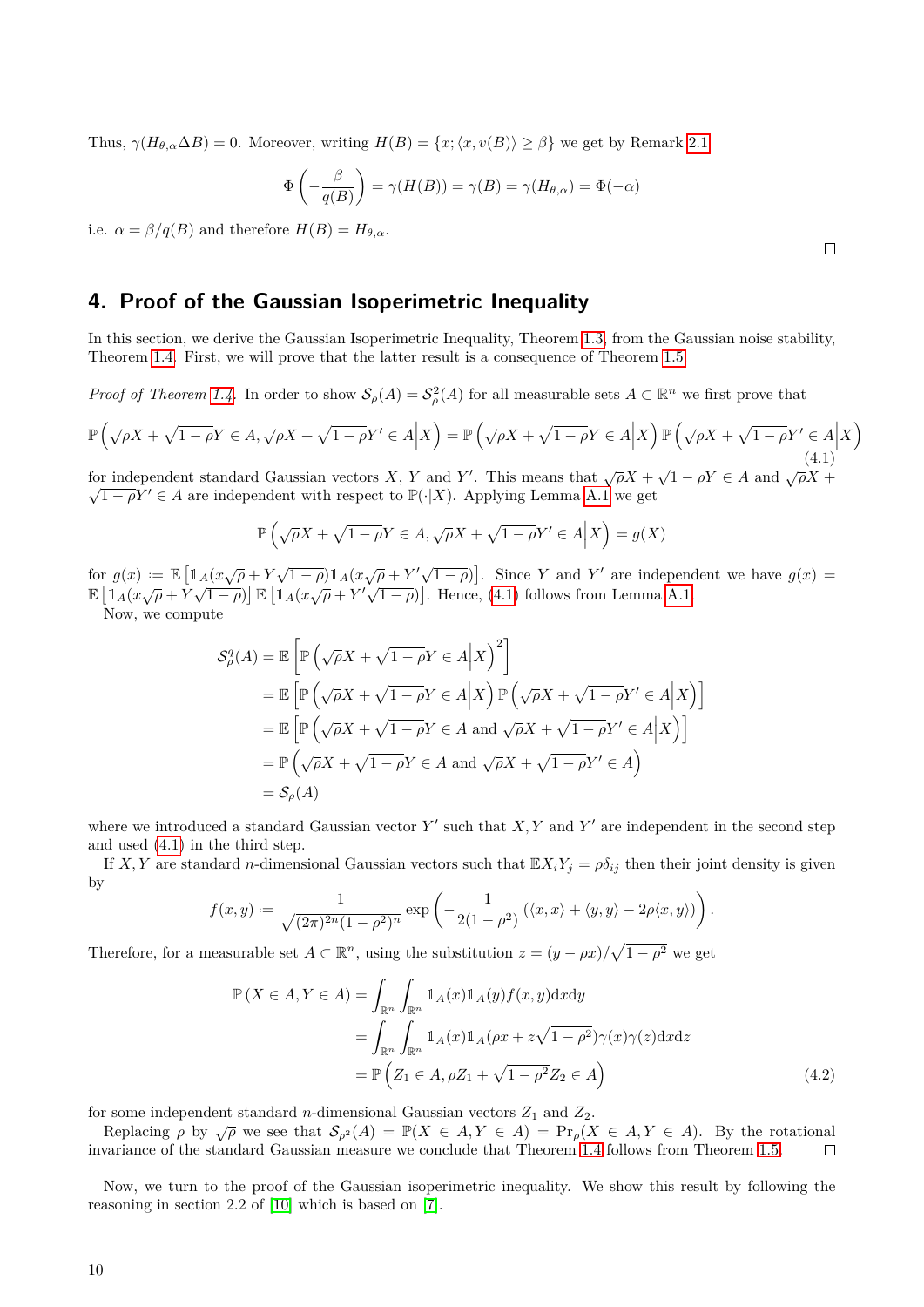As in the proof of the Gaussian isoperimetric inequality by Bakry and Ledoux [\[1\]](#page-16-8) we will use the Ornstein-Uhlenbeck operator semigroup to deduce the Gaussian isoperimetric inequality from the Gaussian noise stability. Therefore, we define for any  $t \geq 0$  the operator  $P_t: L^2(\mathbb{R}^n, \gamma) \to L^2(\mathbb{R}^n, \gamma)$  through

$$
(P_t f)(x) = \int_{\mathbb{R}^n} f\left(xe^{-t} + y\sqrt{1 - e^{-2t}}\right) d\gamma(y)
$$

for almost every  $x \in \mathbb{R}^n$ . Futhermore, we introduce the operator  $L: C_0^{\infty}(\mathbb{R}^n) \to L^2(\mathbb{R}^n, \gamma)$  through

$$
(Lf)(x) = \sum_{i=1}^{n} \left( \frac{\partial^2 f}{\partial x_i^2}(x) - x_i \frac{\partial f}{\partial x_i}(x) \right) = \Delta f(x) - \langle x, \nabla f(x) \rangle
$$

for almost every  $x \in \mathbb{R}^n$ . Note that  $(P_t)_{t \geq 0}$  is a semigroup, i.e.  $P_0 = id$  and  $P_t P_s = P_{t+s}$  for all  $t, s \geq 0$ , and the operator *L* is the generator of this semigroup, i.e.  $P_t = e^{tL}$ .

We collect some simple properties of the operators  $P_t$  and  $L$  in the following lemma.

<span id="page-10-0"></span>**Lemma 4.1.** *It holds*

*(i)* For a smooth function  $f$  and  $t > 0$  we have

$$
\frac{d}{dt}P_tf = LP_tf.
$$

- (*ii*) *The operator*  $P_t: L^2(\gamma) \to L^2(\gamma)$  *is self-adjoint for every*  $t \geq 0$ *.*
- *(iii) For a smooth function f we have*

$$
\nabla P_t f = e^{-t} P_t \nabla f.
$$

Note that we write  $\mathbb{E} f := \mathbb{E} f(X)$  for  $f \in L^1(\gamma)$  and a standard *n*-dimesional Gaussian vector *X*, i.e.

<span id="page-10-3"></span>
$$
\mathbb{E}f = \int_{\mathbb{R}^n} f(x) \mathrm{d}\gamma(x).
$$

Using this notation and  $\nabla \gamma(x) = -x\gamma(x)$ , it is straight forward to check the following version of an integration by parts formula

<span id="page-10-1"></span>
$$
\mathbb{E}gLf = \int_{\mathbb{R}^n} gLf \, d\gamma = -\int_{\mathbb{R}^n} \langle \nabla g, \nabla f \rangle \, d\gamma = -\mathbb{E} \langle \nabla g, \nabla f \rangle. \tag{4.3}
$$

<span id="page-10-4"></span>**Proposition 4.2.** For smooth bounded functions  $f, g: \mathbb{R}^n \to \mathbb{R}$  with  $g \geq 0$  we have

$$
\mathbb{E}gP_tf - \mathbb{E}gf \le \frac{\|g\|_{\infty}}{\sqrt{2\pi}} \arccos(e^{-t})\mathbb{E}|\nabla f|. \tag{4.4}
$$

*Proof.* We start the estimate with rewritting the right-hand side. Since

<span id="page-10-2"></span>
$$
P_t f - f = \int_0^t \frac{d}{ds} P_s f ds = \int_0^t L P_s f ds
$$

by Lemma [4.1](#page-10-0) (i) we have the following relations for the right-hand side of the assertion

$$
\mathbb{E}gP_tf - \mathbb{E}gf = \int_0^t \mathbb{E}gLP_s f \mathrm{d}s = -\int_0^t \mathbb{E}\langle \nabla g, \nabla P_s f \rangle \mathrm{d}s = -\int_0^t \mathbb{E}\langle \nabla P_s g, \nabla f \rangle \mathrm{d}s,\tag{4.5}
$$

where we used  $(4.3)$  in the second step and Lemma [4.1](#page-10-0) (ii) and (iii) in the third step. The definition of  $P_s$ , Lemma [4.1](#page-10-0) (iii) and integration by parts, observing  $\nabla \gamma(y) = -y\gamma(y)$ , yield

$$
(\nabla P_s g)(x) = e^{-s} \int_{\mathbb{R}^n} (\nabla g) \left( x e^{-s} + y \sqrt{1 - e^{-2s}} \right) d\gamma(y)
$$
  

$$
= \frac{e^{-s}}{\sqrt{1 - e^{-2s}}} \int_{\mathbb{R}^n} y g \left( x e^{-s} + y \sqrt{1 - e^{-2s}} \right) d\gamma(y)
$$
  

$$
= \frac{e^{-s}}{\sqrt{1 - e^{-2s}}} \mathbb{E} \left[ Z g \left( x e^{-s} + Z \sqrt{1 - e^{-2s}} \right) \right]
$$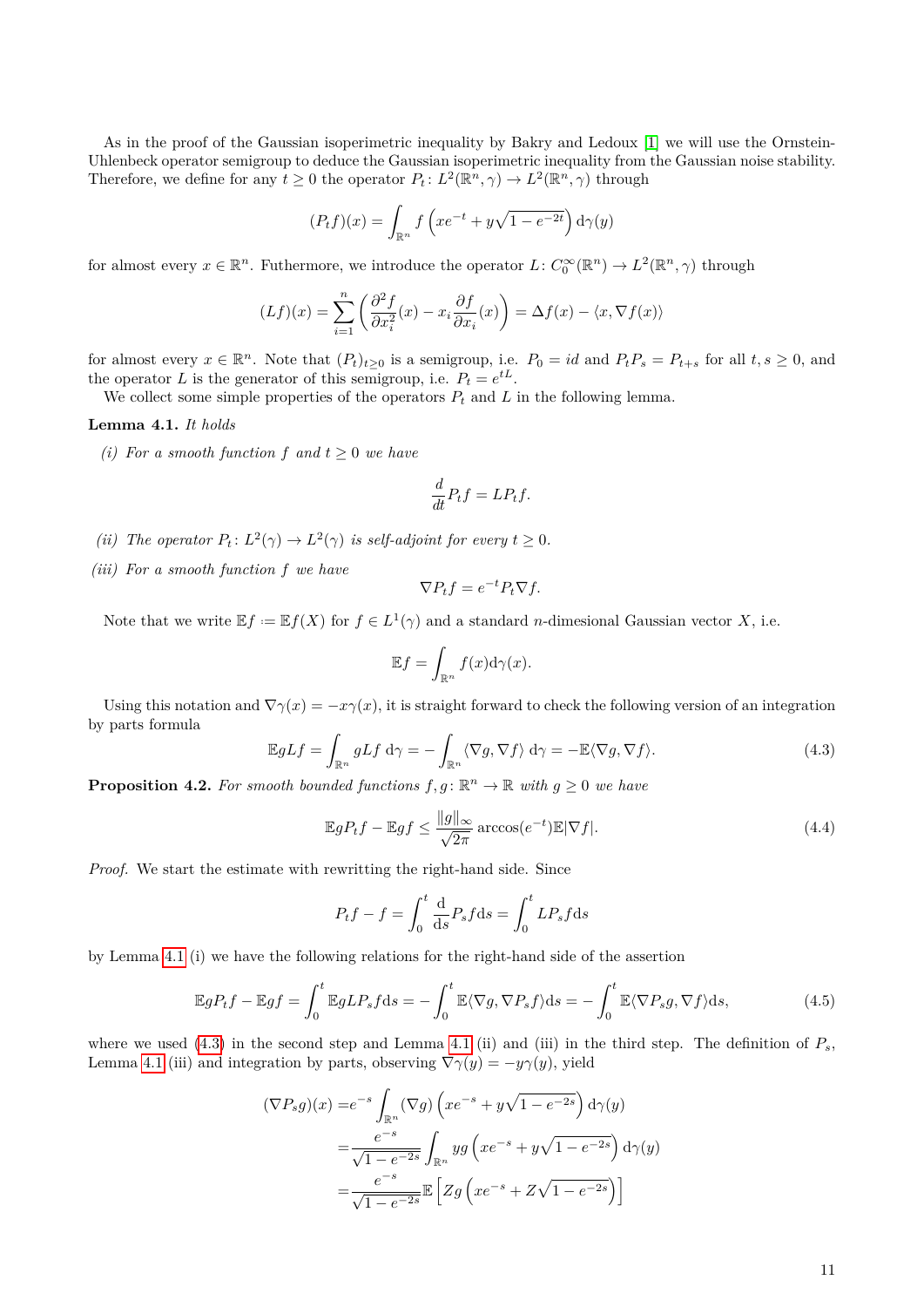for a standard *n*-dimensional Gaussian vector *Z*. Combining this formula with [\(4.5\)](#page-10-2), we get

$$
\mathbb{E}gP_t f - \mathbb{E}gf = -\int_0^t \frac{e^{-s}}{\sqrt{1 - e^{-2s}}} \mathbb{E}\left[ \langle Z_2, \nabla f(Z_1) \rangle g \left( Z_1 e^{-s} + Z_2 \sqrt{1 - e^{-2s}} \right) \right] ds \tag{4.6}
$$

<span id="page-11-0"></span>*.*

with two independent standard *n*-dimensional Gaussian vectors  $Z_1$  and  $Z_2$ . The estimates  $0 \leq g \leq ||g||_{\infty}$  imply

$$
\mathbb{E}\left[\langle Z_2, \nabla f(Z_1)\rangle g\left(Z_1 e^{-s} + Z_2 \sqrt{1 - e^{-2s}}\right)\right] \ge ||g||_{\infty} \mathbb{E} \min\{0, \langle Z_2, \nabla f(Z_1)\rangle\}
$$
  
= 
$$
\frac{1}{2} \mathbb{E}\left[\langle Z_2, \nabla f(Z_1)\rangle - |\langle Z_2, \nabla f(Z_1)\rangle|\right].
$$

As  $\mathbb{E}\langle Z_2, a \rangle = 0$  for  $a \in \mathbb{R}^n$  we have

$$
\frac{1}{2}\mathbb{E}\left[\langle Z_2, a\rangle - |\langle Z_2, a\rangle|\right] = -\frac{1}{2}|a| \int_{\mathbb{R}^n} |x_1| \mathrm{d}\gamma(x) = -\frac{|a|}{\sqrt{2\pi}}
$$

Therefore, conditioning on  $Z_1$  and applying Lemma [A.1](#page-13-2) we get

$$
\mathbb{E}\left[\langle Z_2, \nabla f(Z_1)\rangle g\left(Z_1e^{-s} + Z_2\sqrt{1-e^{-2s}}\right)\right] = \mathbb{E}\left[\mathbb{E}\left[\langle Z_2, \nabla f(Z_1)\rangle g\left(Z_1e^{-s} + Z_2\sqrt{1-e^{-2s}}\right)\Big|Z_1\right]\right]
$$
  

$$
\geq -\frac{1}{\sqrt{2\pi}}\mathbb{E}|\nabla f(Z_1)|.
$$

Thus, [\(4.6\)](#page-11-0) yields

$$
\mathbb{E}gP_tf - \mathbb{E}gf \le \frac{\|g\|_{\infty}}{\sqrt{2\pi}} \mathbb{E}|\nabla f| \int_0^t \frac{e^{-s}}{\sqrt{1 - e^{-2s}}} ds = \frac{\|g\|_{\infty}}{\sqrt{2\pi}} \mathbb{E}|\nabla f| \int_1^{e^{-t}} \frac{1}{\sqrt{1 - s^2}} ds = \frac{\|g\|_{\infty}}{\sqrt{2\pi}} \mathbb{E}|\nabla f| \arccos(e^{-t}).
$$
  
nis concludes the proof.

This concludes the proof.

By approximating the characteristic function of a measurable set appropriately we get the following corollary of the previous result:

<span id="page-11-4"></span>**Corollary 4.3.** *If*  $A \subset \mathbb{R}^n$  *is a measurable subset and*  $0 < \rho < 1$  *then* 

$$
\Pr_{\rho}(X \in A, Y \notin A) \le \frac{1}{\sqrt{2\pi}} \arccos(\rho)\gamma^+(A).
$$

*Proof.* Taking  $g = \mathbb{1}_A$ ,  $f = -\mathbb{1}_A$  and  $\rho = e^{-t}$  on the left-hand side of [\(4.4\)](#page-10-3) we get

$$
\mathbb{E}gP_tf - \mathbb{E}gf = -\mathbb{P}\left(X \in A, Z_1\rho + Z_2\sqrt{1-\rho^2} \in A\right) + \gamma(A) = \Pr_{\rho}(X \in A, Y \notin A)
$$
\n(4.7)

for some independent standard Gaussian vectors  $Z_1$  and  $Z_2$ . Here, in the last step we used [\(4.2\)](#page-9-2).

For  $\varepsilon > 0$  we take  $f_{\varepsilon} : \mathbb{R}^n \to \mathbb{R}$  a smooth function such that  $f|_A = 1$ ,  $f|_{A_{\varepsilon}^c} = 0$  and  $|\nabla f_{\varepsilon}| \leq 1 + \varepsilon^{-1}$ . Clearly,

$$
\lim_{\varepsilon \downarrow 0} \mathbb{E} f_{\varepsilon} P_t f_{\varepsilon} - \mathbb{E} f_{\varepsilon}^2 = \mathbb{E} \mathbb{1}_A P_t \mathbb{1}_A - \mathbb{E} \mathbb{1}_A = \Pr_{\rho}(X \in A, Y \notin A)
$$

where we used  $\gamma(A_{\varepsilon}\backslash A) \to 0$  for  $\varepsilon \downarrow 0$  in the first step and [\(4.7\)](#page-11-1) in the second step. Moreover,

$$
\liminf_{\varepsilon \downarrow 0} \mathbb{E} |\nabla f_{\varepsilon}| \le \liminf_{\varepsilon \downarrow 0} \left( 1 + \varepsilon^{-1} \right) \gamma(A_{\varepsilon} \backslash A) = \gamma^+(A).
$$

Thus, the assertion follows from [\(4.4\)](#page-10-3).

<span id="page-11-3"></span>**Lemma 4.4.** If 
$$
a \in \mathbb{R}
$$
 then

$$
\lim_{\rho \uparrow 1} \frac{\Pr_{\rho}(X_1 \le a, Y_1 \ge a)}{\arccos(\rho)} = \frac{\gamma^1(a)}{\sqrt{2\pi}}.
$$

*Proof.* Note that

<span id="page-11-2"></span>
$$
\Pr_{\rho}(X_1 \le a, Y_1 \ge a) = \mathbb{P}(Z_1 \le a, \rho Z_1 + \sqrt{1 - \rho^2} Z_2 \ge a)
$$
\n(4.8)

for independent standard Gaussian variables  $Z_1$  and  $Z_2$  by [\(4.2\)](#page-9-2). First, we consider the case  $a = 0$ . Because of [\(4.8\)](#page-11-2) we have to compute the Gaussian area of a wedge of  $\mathbb{R}^2$  with opening angle arccos( $\rho$ ). Hence,  $Pr_{\rho}(X_1 \leq$ 

<span id="page-11-1"></span> $\Box$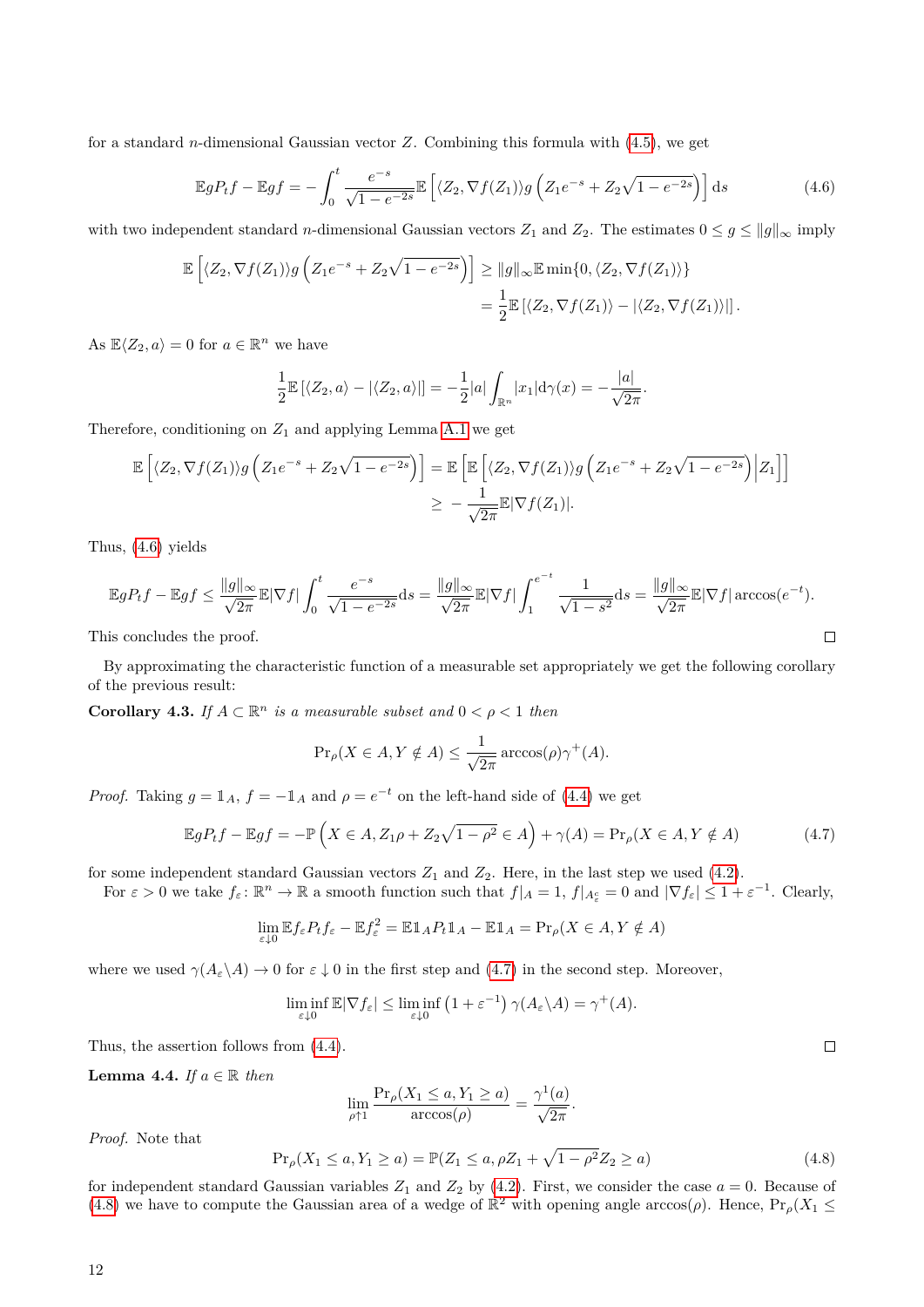$(0, Y_1 \geq 0) = \arccos(\rho)/(2\pi)$  by the rotational invariance of the Gaussian measure. As  $\gamma^1(0) = 1/\sqrt{2\pi}$ √  $2\pi$  we have equality in Lemma [4.4](#page-11-3) for all  $\rho \in (0,1)$ .

For  $a \neq 0$  we can, without loss of generality, assume that  $a > 0$ . Otherwise, we replace *a* by  $-a$ ,  $X_1$  by  $-Y_1$ and  $Y_1$  by  $-X_1$  and use the symmetry of the Gaussian distribution. Thus, by [\(4.8\)](#page-11-2) we get

$$
\Pr_{\rho}(X_1 \le a, Y_1 \ge a) = \int_{\mathbb{R}^2} \mathbb{1}_{\{x \le a\}} \mathbb{1}_{\{\rho x + \sqrt{1 - \rho^2} y \ge a\}} d\gamma^1(x) d\gamma^1(y)
$$

$$
= \frac{1}{2\pi} \int_0^{\infty} r e^{-r^2/2} \int_0^{2\pi} \mathbb{1}_{\{r \sin(\theta) \le a\}} \mathbb{1}_{\{r \sin(\theta + \alpha) \ge a\}} d\theta dr
$$

where in the second step we transformed the integral to polar coordinates and used  $\alpha = \arccos(\rho)$ , i.e.  $\rho \sin(\theta) + \ln(\rho)$  $\sqrt{1-\rho^2}\cos(\theta) = \cos(\alpha)\sin(\theta) + \sin(\alpha)\cos(\theta) = \sin(\theta + \alpha).$ 

Next, we evaluate the inner integral. If  $a \geq r$  then  $\{r \sin(\theta + \alpha) \geq a\}$  is empty and thus the inner integral is zero. If  $a < r$  then  $I_r := \{ \theta \in [0, 2\pi] ; r \sin(\theta) \ge a \}$  is an interval and the inner integral equals the size of  $(I_r - \alpha) \setminus I_r$ . If  $I_r - \alpha$  and  $I_r$  intersect then the size is equal to  $\alpha$ . If they do not intersect then the size is  $\pi - 2 \arcsin(a/r)$ . Since the intersection is empty if and only if  $\alpha \geq \pi - 2 \arcsin(a/r)$  we get

$$
\int_0^{2\pi} \mathbb{1}_{\{r\sin(\theta)\leq a\}} \mathbb{1}_{\{r\sin(\theta+\alpha)\geq a\}} d\theta = \mathbb{1}_{\{a
$$
= \begin{cases} \mathbb{1}_{\{a
$$
$$

where we used that  $\alpha \leq \pi - 2 \arcsin(a/r)$  is equivalent to  $r \geq a/\cos(\alpha/2)$  since arcsin is monotonically increasing.

By integrating with respect to *r* we get

$$
2\pi \Pr_{\rho}(X_1 \le a, Y_1 \ge a) = \int_a^{\infty} \alpha r e^{-r^2/2} dr - \int_a^{a/\cos(\alpha/2)} r e^{-r^2/2} (\alpha - \pi + 2 \arcsin(a/r)) dr
$$
  
=  $\alpha e^{-a^2/2} - \int_a^{a/\cos(\alpha/2)} r e^{-r^2/2} (\alpha - \pi + 2 \arcsin(a/r)) dr.$ 

For  $\rho \to 1$  we have  $\alpha = \arccos(\rho) \to 0$  and thus  $\cos(\alpha/2) \sim 1 - \alpha^2/8$ , i.e.  $a/\cos(\alpha/2) \sim a + a\alpha^2/8$ . The integration of above integral runs over an interval of length of order  $\alpha^2$ . Since the integrand is bounded the integral divided by  $\alpha$  goes to zero as  $\alpha$  goes to zero. Hence, the assertion follows.  $\Box$ 

Note that

<span id="page-12-0"></span>
$$
\gamma^+(\lbrace x \in \mathbb{R}^n; x_1 \le a \rbrace) = \liminf_{r \to 0} \int_a^{a+r} \frac{e^{-t^2/2}}{\sqrt{2\pi}r} dt = \liminf_{r \to 0} \int_0^1 \frac{e^{-(rs-a)^2/2}}{\sqrt{2\pi}} ds = \gamma^1(a)
$$
(4.9)

and the previous lemma show that the inequality in Corollary [4.3](#page-11-4) is sharp in the limit  $\rho \to 1$  for half-spaces.

Now, Theorem [1.3](#page-1-1) is a simple consequence of Theorem [1.4,](#page-2-2) more precisely [\(1.4\)](#page-2-6), and Lemma [4.4.](#page-11-3)

*Proof of Theorem [1.3.](#page-1-1)* Let  $A \subset \mathbb{R}^n$  be a measurable set and  $B := \{x \in \mathbb{R}^n : x_1 \leq \Phi^{-1}(\gamma(A))\}$ . Then *B* is a half-space with  $\gamma(A) = \gamma(B)$ . Taking the limit  $\rho \uparrow 1$  in Corollary [4.3](#page-11-4) yields

$$
\limsup_{\rho \uparrow 1} \frac{\sqrt{2\pi} \Pr_{\rho}(X \in A, Y \notin A)}{\arccos(\rho)} \le \gamma^+(A).
$$

Using [\(1.4\)](#page-2-6) for  $0 < \rho < 1$  we get

$$
\limsup_{\rho \uparrow 1} \frac{\sqrt{2\pi} \Pr_{\rho}(X \in B, Y \notin B)}{\arccos(\rho)} \le \limsup_{\rho \uparrow 1} \frac{\sqrt{2\pi} \Pr_{\rho}(X \in A, Y \notin A)}{\arccos(\rho)} \le \gamma^{+}(A).
$$

Using Lemma [4.4](#page-11-3) and [\(4.9\)](#page-12-0) we get that the left-hand side equals  $\gamma^1(\Phi^{-1}(\gamma(A))) = I(\gamma(A))$ . This concludes the proof of Theorem [1.3.](#page-1-1)  $\Box$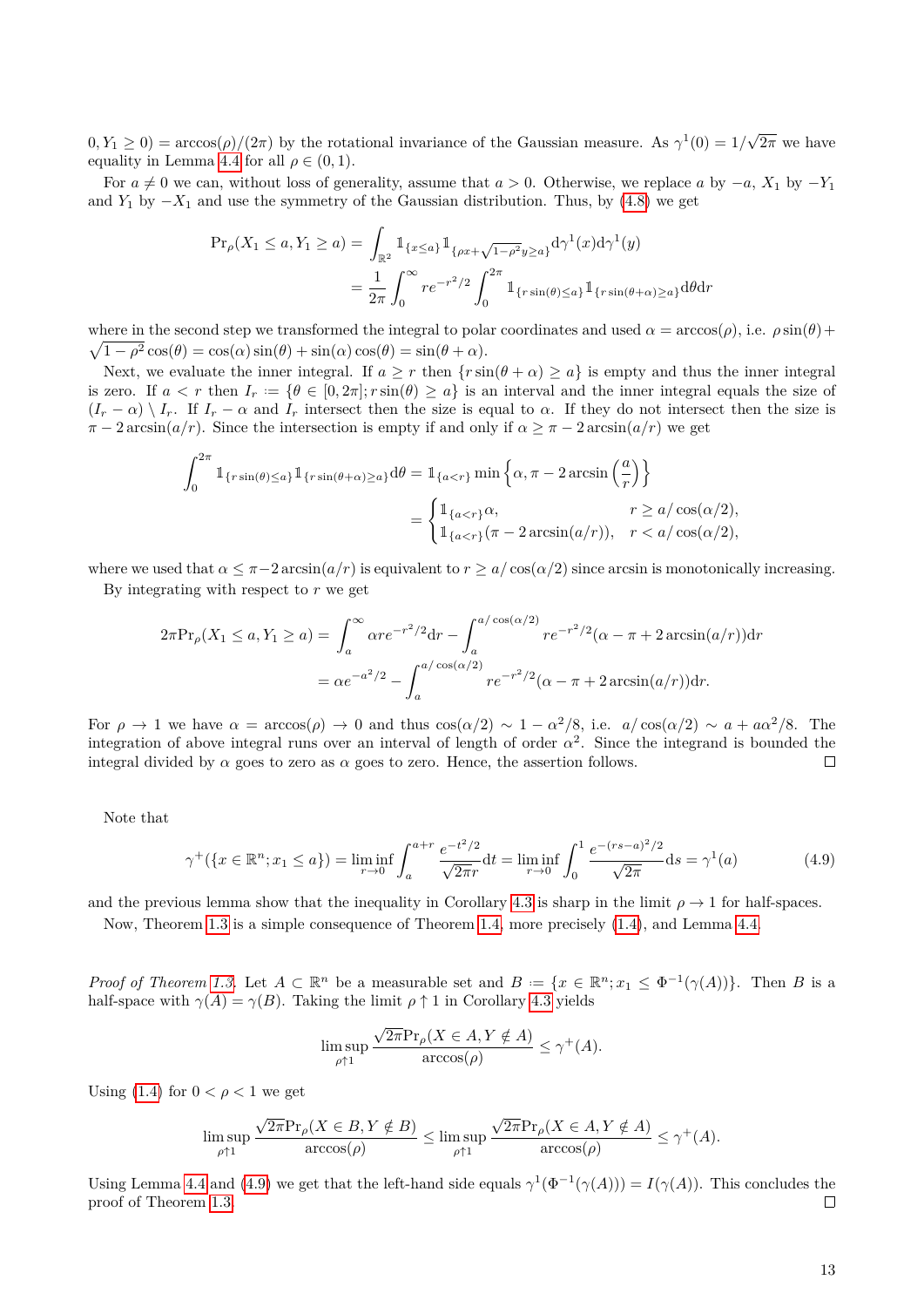## <span id="page-13-0"></span>**A. Auxiliary results**

In this section, we collect some auxiliary results which are either of a technical nature or well-known abstract results. We start with a helpful lemma for computing the conditional expectation which we used in the proofs of Theorem [1.4](#page-2-2) and Proposition [4.2.](#page-10-4)

<span id="page-13-2"></span>**Lemma A.1.** Let *X* and *Y* be independent random variables and  $\varphi$  a measurable map such that  $\mathbb{E}|\varphi(X,Y)| <$  $\infty$ *. If we define*  $g(x) := \mathbb{E}\varphi(x, Y)$  *then*  $\mathbb{E}[\varphi(X, Y)|X] = g(X)$ *.* 

The proof can be found in Example 5.1.5 on page 225 in [\[3\]](#page-16-9). The rest of the section provides tools for the proof of Theorem [1.5](#page-2-4) beginning with the computation of an Itô differential.

<span id="page-13-1"></span>**Lemma A.2.** For every  $x \in \mathbb{R}^n$  the process

<span id="page-13-3"></span>
$$
F_t(x) := \gamma_{W_t,\sqrt{1-t}}(x)
$$

*is a local martingale satisfying the stochastic differential equation*

$$
F_0(x) = \gamma(x), \quad dF_t(x) = (1 - t)^{-1} F_t(x) \langle x - W_t, dW_t \rangle.
$$
 (A.1)

*For any measurable function*  $\phi: \mathbb{R}^n \to \mathbb{R}$  *with*  $\phi(x) < C_1 + C_2|x|^p$  *for some constants*  $C_1, C_2, p > 0$ *, the process* 

<span id="page-13-6"></span>
$$
t \mapsto \int_{\mathbb{R}^n} \phi(x) F_t(x) dx
$$

*is a martingale with respect to the filtration*  $(\mathcal{F}_t)_t$  *with* 

$$
d\int_{\mathbb{R}^n} \phi(x) F_t(x) dx = (1-t)^{-1} \left\langle \int_{\mathbb{R}^n} \phi(x) (x - W_t) F_t(x) dx, dW_t \right\rangle \tag{A.2}
$$

where  $\langle \cdot, \cdot \rangle$  *denotes the standard scalar product on*  $\mathbb{R}^n$ .

*Proof.* We set

<span id="page-13-5"></span><span id="page-13-4"></span>
$$
g_{x,t}(y) := \gamma_{y,\sqrt{1-t}}(x) = \frac{1}{(2\pi(1-t))^{n/2}} \exp\left(-\frac{|x-y|^2}{2(1-t)}\right).
$$
 (A.3)

Direct calculations show

$$
\nabla_y g_{x,t}(y) = \frac{x-y}{1-t} g_{x,t}(y), \quad \Delta_y g_{x,t}(y) = \left(\frac{|x-y|^2}{(1-t)^2} - \frac{n}{1-t}\right) g_{x,t}(y)
$$
(A.4)

and

$$
\frac{\partial}{\partial t}g_{x,t}(y) = \left(\frac{n}{2(1-t)} - \frac{|x-y|^2}{2(1-t)^2}\right)g_{x,t}(y).
$$

Thus, Itô's formula yields

$$
dF_t(x) = dg_{x,t}(W_t) = \frac{\partial}{\partial t} g_{x,t}(W_t) dt + \langle \nabla g_{x,t}(W_t), dW_t \rangle + \frac{1}{2} \Delta g_{x,t}(W_t) dt
$$
  
=  $\langle \nabla g_{x,t}(W_t), dW_t \rangle = (1 - t)^{-1} F_t(x) \langle x - W_t, dW_t \rangle$ 

which proves  $(A.1)$  and establishes that  $F_t(x)$  is a local martingale. (Compare Exercise 7.12 (d) in [\[11\]](#page-16-7).)

Let  $\phi: \mathbb{R}^n \to \mathbb{R}$  be a measurable function with  $|\phi(x)| \leq C_1 + C_2|x|^p$  for all  $x \in \mathbb{R}^n$  and some constants  $C_1, C_2, p > 0$ . Then we are allowed to interchange differentiation and integration which yields

$$
\nabla \int_{\mathbb{R}^n} \phi(x) g_{x,t}(y) dx = \int_{\mathbb{R}^n} \phi(x) \nabla g_{x,t}(y) dx, \quad \left(\frac{\partial}{\partial t} + \frac{1}{2} \Delta\right) \int_{\mathbb{R}^n} \phi(x) g_{x,t}(y) dx = 0
$$

where we used [\(A.3\)](#page-13-4) and [\(A.4\)](#page-13-5). Applying Itô's formula implies [\(A.2\)](#page-13-6).

Moreover, as

$$
\int_{\mathbb{R}^n} \phi(x) F_t(x) \mathrm{d} x = \mathbb{E} \left[ \phi(W_1) | \mathcal{F}_t \right]
$$

the left hand side defines a martingale.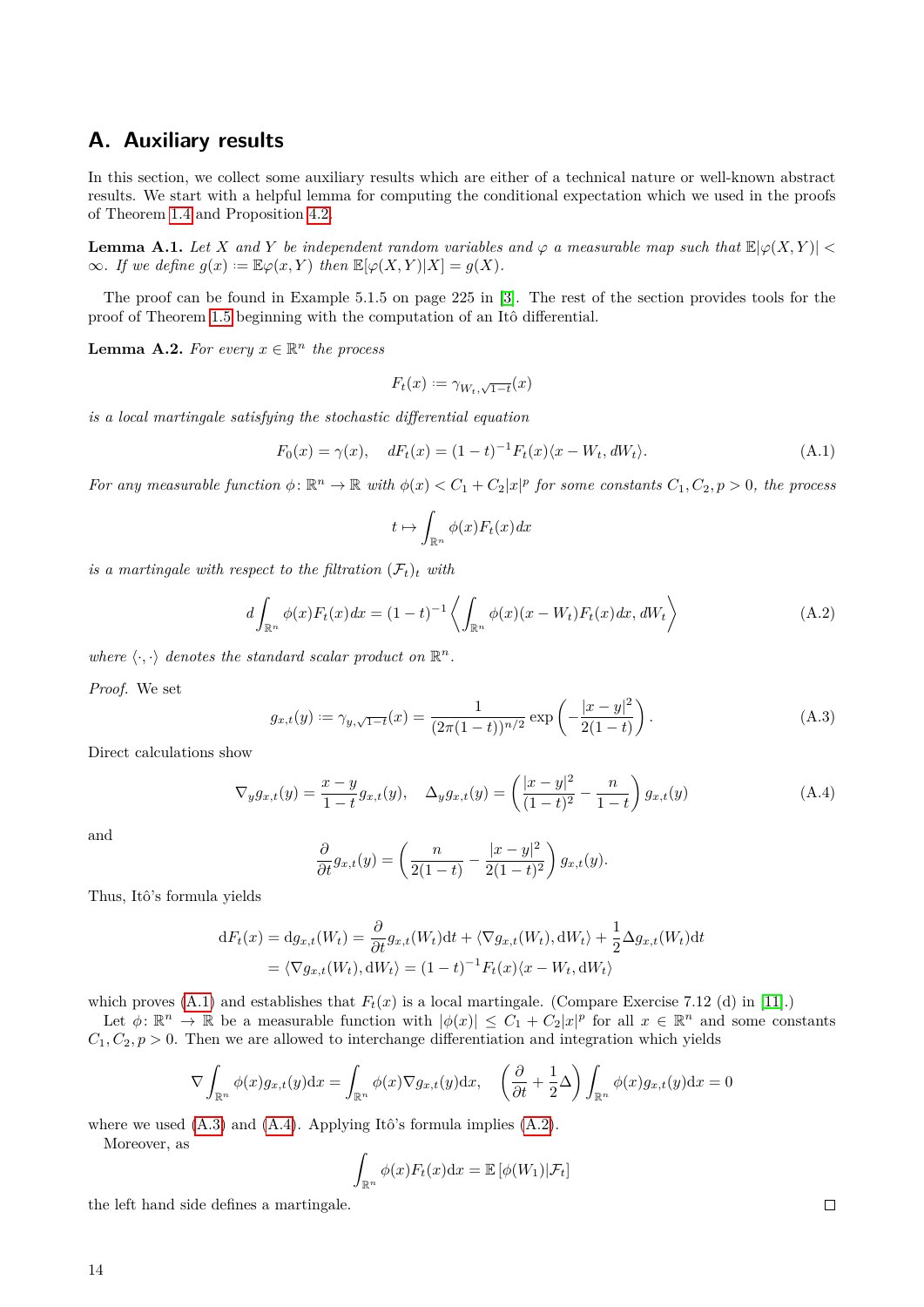In the above proof of Theorem [1.5](#page-2-4) we used the following version of the Dambis/Dubins-Schwarz Theorem which is proved in Theorem V. (1.7) in [\[13\]](#page-16-10). A probability space  $(\tilde{\Omega}, \tilde{\mathcal{A}}, \tilde{P})$  with a filtration  $(\tilde{\mathcal{F}}_t)_t$  and a surjective  $\text{map } \pi : \tilde{\Omega} \to \Omega \text{ is called an *enlargement* of the probability space } (\Omega, \mathcal{A}, P) \text{ with filtration } (\mathcal{F}_t)_t \text{ if } \pi^{-1}(\mathcal{F}_t) \subset \tilde{\mathcal{F}}_t$ for all *t* and  $\pi_{\#}(\tilde{P}) = P$ . We extend a process *X* defined on  $\Omega$  to  $\tilde{\Omega}$  by setting  $X(\tilde{\omega}) = X(\omega)$  if  $\pi(\tilde{\omega}) = \omega$ .

<span id="page-14-0"></span>**Theorem A.3.** Let M be a continuous local martingale with respect to the filtration  $(\mathcal{F}_t)_t$  which vanishes at *zero.* We denote the inverse function of the quadratic variation  $[M]_t$  by  $T_t$ . Then there exist an enlargement  $(\tilde{\Omega}, \tilde{\mathcal{A}}, \tilde{P})$  with a filtration  $(\tilde{\mathcal{F}}_t)_t$  and a Brownian motion  $\beta$  on  $\tilde{\Omega}$  independent of M such that

$$
B_t = \begin{cases} M_{T_t}, & \text{if } t < [M]_\infty \\ M_\infty + \beta_{t-[M]_\infty}, & \text{if } t \ge [M]_\infty \end{cases}
$$

*is a standard Brownian motion.*

The remaining part of this section is based on chapter 5 in [\[5\]](#page-16-11). We start with Definition 5.5 in [\[5\]](#page-16-11) which gives an unusual definition of a regular measure space.

<span id="page-14-1"></span>**Definition A.4.** *A measure space*  $(X, \mathcal{B}, \mu)$  *is called regular if X is a compact metric space and*  $\mathcal{B}$  *consists of all Borel sets in X.*

A measurable map  $\phi: (X, \mathcal{B}, \mu) \to (Y, \mathcal{D}, \nu)$  between two measure spaces  $(X, \mathcal{B}, \mu)$  and  $(Y, \mathcal{D}, \nu)$  is called *measure preserving* if  $\nu$  is the pushforward measure of  $\mu$  under  $\phi$ , i.e.  $\phi_{\#}\mu = \nu$  or  $\nu(A) = \mu(\phi^{-1}(A))$  for all  $A \in \mathscr{D}$ .

If  $\phi: (X, \mathscr{B}, \mu) \to (Y, \mathscr{D}, \nu)$  is a measure preserving map then the map

$$
\Phi: L^2(Y, \mathcal{D}, \nu) \to L^2(X, \mathcal{B}, \mu), \quad f \mapsto f \circ \phi
$$

defines an isometry by the change of variables formula. In particular, the image Ran  $\Phi \subset L^2(X,\mathscr{B},\mu)$  is a closed linear subspace. We denote the orthogonal projection onto this subspace by *P*. Moreover, for every  $f \in L^2(X, \mathscr{B}, \mu)$  there exists a unique  $g \in L^2(Y, \mathscr{D}, \nu)$  such that  $\Phi(g) = Pf$ . This function *g* is called *conditional expectation* and denoted by  $\mathbb{E}[f|\mathbf{Y}]$ . Note that the measure preserving map  $\phi$  is suppressed in this notation. If  $Y = X$ ,  $\phi = id_X$ ,  $\mu = \nu$  and  $\mathscr{D} \subset \mathscr{B}$  a sub- $\sigma$ -algebra then this definition of the conditional expectation coincides with the usual definition.

The next result is a special case of Theorem 5.8 on page 108 in [\[5\]](#page-16-11) where we consider only measure preserving maps instead of more general homomorphisms of measure spaces.

<span id="page-14-2"></span>**Theorem A.5** (Disintegration). Let  $(X, \mathcal{B}, \mu)$  is a regular probability space in the sense of Definition [A.4,](#page-14-1)  $(Y, \mathscr{D}, \nu)$  *a measure space and*  $\phi: X \to Y$  *a measure preserving map. Then there exists a measurable map from Y to*  $\mathcal{M}(X)$ *, denoted by*  $y \mapsto \mu_y$ *, satisfying* 

- (i) For every  $f \in L^1(X, \mathcal{B}, \mu)$  we have  $f \in L^1(X, \mathcal{B}, \mu_y)$  for almost every  $y \in Y$  and  $\mathbb{E}[f|Y](y) = \int f d\mu_y$  for *almost every*  $y \in Y$ *.*
- *(ii) For every*  $f \in L^1(X, \mathcal{B}, \mu)$  *we have*

$$
\int_Y \left( \int_X f d\mu_y \right) d\nu(y) = \int_X f d\mu.
$$

Let  $(X_1, \mathscr{B}_1, \mu_1)$  and  $(X_2, \mathscr{B}_2, \mu_2)$  be two regular probability spaces in the sense of Definition [A.4](#page-14-1) with measure preserving maps

$$
\phi_1\colon (X_1,\mathscr{B}_1,\mu_1)\to (Y,\mathscr{D},\nu), \qquad \phi_2\colon (X_2,\mathscr{B}_2,\mu_2)\to (Y,\mathscr{D},\nu).
$$

Applying Theorem [A.5,](#page-14-2) we get the two disintegrations  $y \mapsto \mu_{1,y}$  and  $y \mapsto \mu_{2,y}$ . Thus, we can define

<span id="page-14-3"></span>
$$
P(A) = \int_{Y} \mu_{1,y} \times \mu_{2,y}(A) d\nu(y)
$$
\n(A.5)

on the measurable space  $(X_1 \times X_2, \mathcal{B}_1 \times \mathcal{B}_2)$ . Using the monotone convergence theorem it is easy to see that *P* defines a measure on  $(X_1 \times X_2, \mathcal{B}_1 \times \mathcal{B}_2)$  which is a probability measure as

$$
P(X_1 \times X_2) = \int_Y d\nu = 1.
$$

<span id="page-14-4"></span>Moreover, we have the following lemma.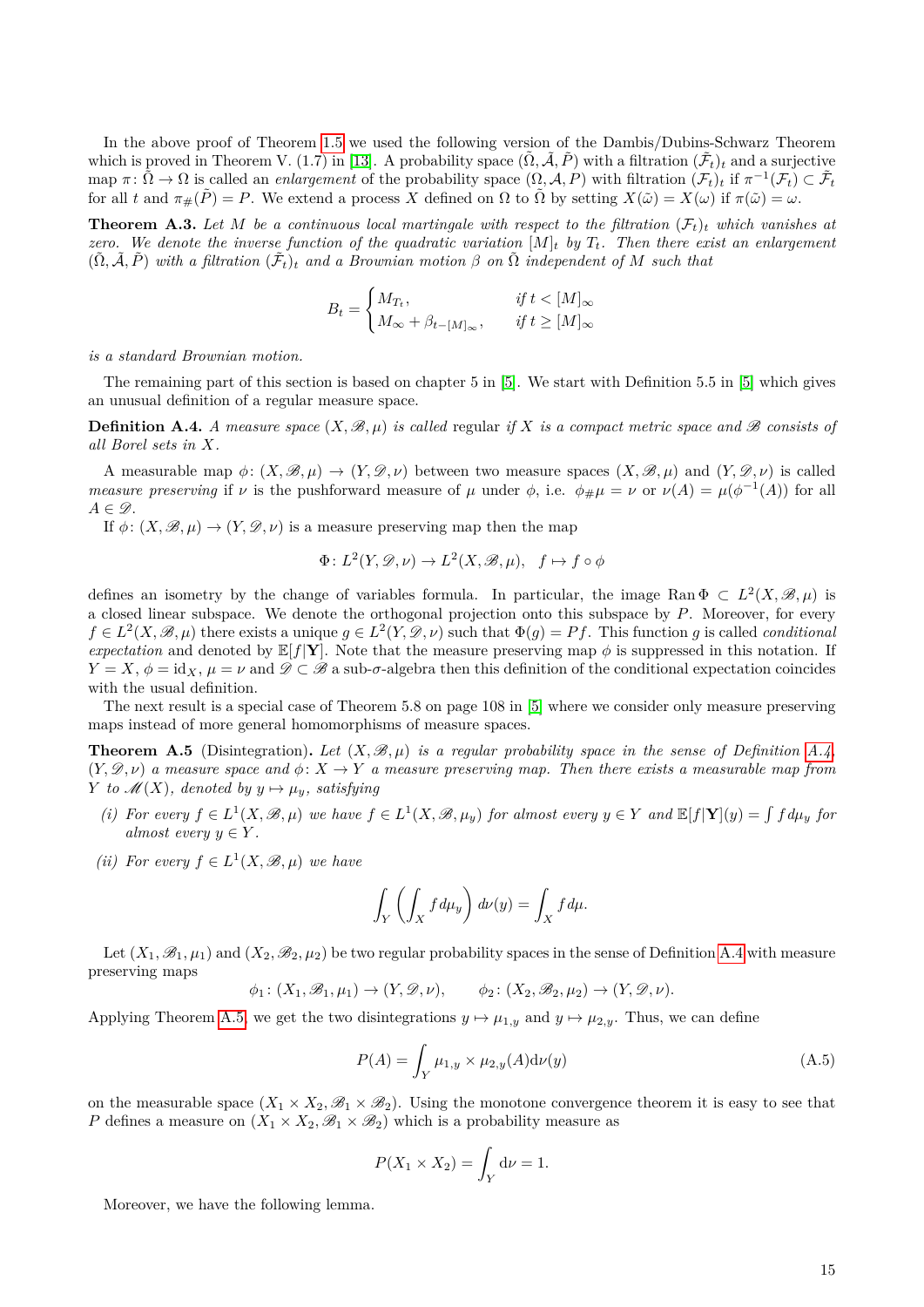**Lemma A.6.** *The measures*  $\mu_1$  *and*  $\mu_2$  *are the pushforward measures of P under*  $\pi_1$  *and*  $\pi_2$ *, respectively.* 

*Proof.* For  $A_1 \in \mathcal{B}_1$  we have

$$
(\pi_1)_\# P(A_1) = P(\pi_1^{-1}(A_1))
$$
  
=  $\int_Y \mu_{1,y} \times \mu_{2,y}(A_1 \times X_2) d\nu(y)$   
=  $\int_Y \int_X \mathbb{1}_{A_1} d\mu_{1,y} d\nu(y)$   
=  $\int_X \mathbb{1}_{A_1} d\mu_1$   
=  $\mu_1(A_1)$ .

Here, we used property (ii) of Theorem [A.5](#page-14-2) in the fourth step. This shows  $(\pi_1)_\#P = P_1$ . Similarly,  $(\pi_2)_\#P = P_2$ is proved.

Introducing the canonical projections  $\pi_1: X_1 \times X_2 \to X_1$  and  $\pi_2: X_1 \times X_2 \to X_2$  we have the following situation



The following Proposition is proved as Proposition 5.11 on page 112 in [\[5\]](#page-16-11).

<span id="page-15-3"></span>**Proposition A.7.** *The above diagram is commutative, i.e.*  $\phi_1 \circ \pi_1 = \phi_2 \circ \pi_2$ *.* 

Combining the previous results and observing that a Brownian motion defines a homomorphism to the space of real-valued continuous functions with an appropriate  $\sigma$ -algebra we get

<span id="page-15-0"></span>**Theorem A.8.** Let  $(\Omega_1, \Sigma_1, P_1)$  and  $(\Omega_2, \Sigma_2, P_2)$  be two regular probability spaces in the sense of Definition [A.4](#page-14-1) and  $B_1: \Omega_1 \times [0, \infty) \to \mathbb{R}$ ,  $B_2: \Omega_2 \times [0, \infty) \to \mathbb{R}$  *be two standard Brownian motions over the probability spaces*  $\Omega_1, \Omega_2$  *respectively. Then there exists a probability space*  $(\Omega, \Sigma, P)$  *and two measurable functions*  $\pi_1 \colon \Omega \to \Omega_1$ *and*  $\pi_2$ :  $\Omega \rightarrow \Omega_2$  *such that* 

- *(i)*  $P_1$  *is the pushforward measure of*  $P$  *under*  $\pi_1$ *, i.e.*  $(\pi_1)_\# P = P_1$ *,*
- *(ii)*  $P_2$  *is the pushforward measure of P under*  $\pi_2$ *, i.e.*  $(\pi_2)_{\#}P = P_2$ *,*
- *(iii) For P*-almost every  $\omega \in \Omega$  *one has*  $B_1(\pi_1(\omega), t) = B_2(\pi_2(\omega), t)$  *for all*  $t \in [0, \infty)$ *.*

The proof follows the proof of Theorem 10 in [\[4\]](#page-16-6).

*Proof.* The goal is to define an appropriate measure space  $(Y, \mathscr{D}, \nu)$  such that the Brownian motions  $B_1$  and  $B_2$ induce measure preserving maps  $(\Omega_1, \Sigma_1, P_1) \to (Y, \mathscr{D}, \nu)$  and  $(\Omega_2, \Sigma_2, P_2) \to (Y, \mathscr{D}, \nu)$  and apply Theorem [A.5.](#page-14-2)

It is natural to take  $Y = C([0,\infty), \mathbb{R})$ , the space of continuous function from  $[0,\infty)$  to  $\mathbb{R}$ , with the  $\sigma$ -algebra  $\mathscr{D}$  generated by the sets

<span id="page-15-1"></span>
$$
\{\omega \in C([0,\infty),\mathbb{R}); k \in \mathbb{N}, F_1, \ldots, F_k \in \mathscr{B}(\mathbb{R}), 0 < t_1 < \ldots < t_k, \omega(t_1) \in F_1, \ldots, \omega(t_k) \in F_k\}
$$
\n(A.6)

and the unique probability measure  $\nu$  which fulfills

<span id="page-15-2"></span>
$$
\nu(\delta_{t_1} \in F_1, \dots, \delta_{t_k} \in F_k) = \int_{F_1 \times \dots \times F_k} \gamma_{0, \sqrt{t_1}}^1(x_1) \dots \gamma_{x_{k-1}, \sqrt{t_k - t_{k-1}}}^1(x_k) dx_1 \dots dx_k
$$
\n(A.7)

for  $0 < t_1 < \ldots < t_k$ ,  $F_1, \ldots, F_k \in \mathscr{B}(\mathbb{R})$  and  $\delta_t : C([0, \infty), \mathbb{R}) \to \mathbb{R}, \omega \mapsto \omega(t)$ .